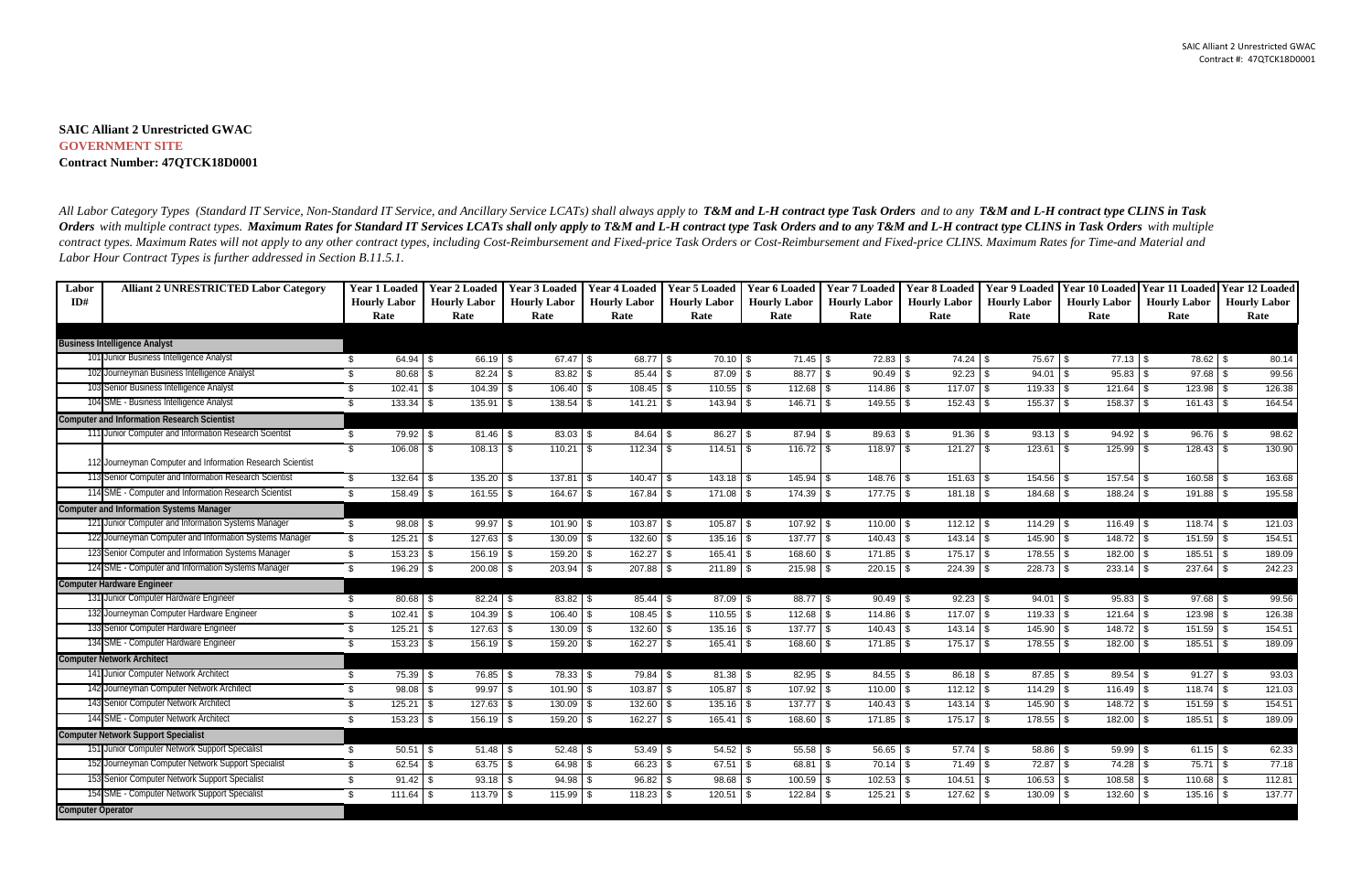| 161 Junior Computer Operator                         |      | $32.75$ \$    | $33.38$ \$             | $34.03$ \$   | $34.68$ \$    | $35.35$ \$               | $36.03$ \$    | $36.73$ \$             |                | $38.16$ \\$    | $38.90$ \$    | $39.65$ \$   | 40.41  |
|------------------------------------------------------|------|---------------|------------------------|--------------|---------------|--------------------------|---------------|------------------------|----------------|----------------|---------------|--------------|--------|
| 162 Journeyman Computer Operator                     |      | 39.87         | 40.64                  |              |               | $43.04$ \\$              | 43.87         | -\$                    |                | $46.46$ \ \ \$ |               | $48.27$ \$   | 49.20  |
| 163 Senior Computer Operator                         |      | 50.51         | 51.48                  |              | 53.49         | $54.52$ \$<br>-\$        | 55.58         | 56.65 \$               | $57.74$ \\$    | 58.86          | 59.99 \$      | $61.15$ \$   | 62.33  |
| 164 SME - Computer Operator                          |      | 62.54         | $63.75$ \$             | $64.98$ \$   | 66.23 \$      | $67.51$ \$               | 68.81         | $70.14$ \$             | $71.49$ \$     | $72.87$ \$     | $74.28$ \$    | 75.71 \$     | 77.18  |
| <b>Computer Programmer</b>                           |      |               |                        |              |               |                          |               |                        |                |                |               |              |        |
| 171 Junior Computer Programmer                       | - \$ | $65.72$ \$    | 66.99 \$               | $68.28$ \$   | $69.60$ \$    | $70.94$ \$               | $72.31$ \\$   | $73.71$ \\$            | $75.13$ \$     | 76.58 \$       | 78.06 \$      | 79.56 \$     | 81.10  |
| 172 Journeyman Computer Programmer                   |      | 84.90         | 86.54                  | $88.21$ \$   | 89.91         | $91.65$ \$               | 93.42         | $95.22$ \$             | 97.06          | $98.93$ \$     | $100.84$ \\$  | 102.78 \$    | 104.77 |
| 173 Senior Computer Programmer                       |      | 106.08        | 108.13                 | $110.21$ \\$ | 112.34        | $114.51$ \$<br><b>\$</b> | $116.72$ \ \$ | $118.97$ \ \$          | $121.27$ \$    | 123.61         | $125.99$ \$   | 128.43       | 130.90 |
| 174 SME - Computer Programmer                        |      | 132.64        | $135.20$ \$            | $137.81$ \$  | $140.47$ \$   | $143.18$ \$              | 145.94        | $148.76$ \ \$          | $151.63$ \$    | $154.56$ \\$   | $157.54$ \\$  | $160.58$ \$  | 163.68 |
| <b>Computer Systems Analyst</b>                      |      |               |                        |              |               |                          |               |                        |                |                |               |              |        |
| 181 Junior Computer Systems Analyst                  |      | $64.94$ \$    | 66.19 \$               | $67.47$ \ \$ | $68.77$ \$    | $70.10$ \$               | $71.45$ \\$   | $72.83$ \$             | $74.24$ \ \ \$ |                | $77.13$ \$    | 78.62        | 80.14  |
| 182 Journeyman Computer Systems Analyst              |      | 91.54         | 93.31                  | $95.11$ \$   | 96.94         | 98.81 \$<br>l \$         | $100.72$ \ \$ | $102.67$ \ \$          | $104.65$ \$    | $106.67$ \ \$  | $108.72$ \$   | 110.82       | 112.96 |
| 183 Senior Computer Systems Analyst                  |      | 102.41        | $104.39$ \ \$          | $106.40$ \$  | $108.45$ \$   | 110.55 \$                | 112.68        | $114.86$ \$            | $117.07$ \\$   |                | $121.64$ \ \$ | $123.98$ \$  | 126.38 |
| 184 SME - Computer Systems Analyst                   |      | 133.34        | 135.91 \$              | $138.54$ \$  | $141.21$ \$   | 143.94 \$                | $146.71$ \\$  | $149.55$ \ \$          | $152.43$ \$    | $155.37$ \$    | $158.37$ \$   | $161.43$ \$  | 164.54 |
| <b>Computer Systems Engineer/Architect</b>           |      |               |                        |              |               |                          |               |                        |                |                |               |              |        |
| 191 Junior Computer Systems Engineer/Architect       | - \$ | $80.68$ \$    | $82.24$ \$             | 83.82 \$     | $85.44$ \\$   | $87.09$ \ \$             | $88.77$ \ \$  | $90.49$ \$             | $92.23$ \$     | $94.01$ \$     | $95.83$ \$    | 97.68        | 99.56  |
| 192 Journeyman Computer Systems Engineer/Architect   | \$   | 102.41        | $104.39$ \ \$          | $106.40$ \$  | $108.45$ \$   | 110.55 \$                | 112.68        | $114.86$ \$            | $117.07$ \\$   |                | $121.64$ \$   | $123.98$ \$  | 126.38 |
| 193 Senior Computer Systems Engineer/Architect       |      | 133.34        | $135.91$ \$            | 138.54 \$    | $141.21$ \$   | $143.94$ \$              | $146.71$ \\$  | 149.55 \$              | $152.43$ \$    | $155.37$ \$    | 158.37 \$     | $161.43$ \$  | 164.54 |
| 194 SME - Computer Systems Engineer/Architect        |      | 166.50 \$     | 169.71 \$              | 172.99 \$    | $176.33$ \$   | 179.73 \$                | $183.20$ \$   | 186.74 \$              | $190.34$ \$    | $194.01$ \$    |               | $201.57$ \$  | 205.46 |
| <b>Computer User Support Specialist</b>              |      |               |                        |              |               |                          |               |                        |                |                |               |              |        |
| 201 Junior Computer User Support Specialist          | - \$ | $39.87$ \$    | $40.64$ \$             | $41.42$ \$   | $42.22$ \$    | $43.04$ \\$              | $43.87$ \$    | $44.72$ \$             | $45.58$ \$     | $46.46$ \$     | $47.35$ \$    | $48.27$ \$   | 49.20  |
| 202 Journeyman Computer User Support Specialist      |      | 50.51         | $51.48$ \\$<br>- \$    |              | $53.49$ \$    |                          | $55.58$ \$    | $56.65$ \$             | $57.74$ \\$    | $58.86$ \ \$   | $59.99$ \$    | $61.15$ \ \$ | 62.33  |
| 203 Senior Computer User Support Specialist          | - \$ | 62.54         | $63.75$ \$             | $64.98$ \$   | 66.23         | $67.51$ \$<br>l \$       | 68.81         | $70.14$ \\$            | $71.49$ \\$    | $72.87$ \$     | 74.28 \$      | $75.71$ \$   | 77.18  |
| 204 SME - Computer User Support Specialist           |      | $86.74$ \$    | $88.41$ \$             | $90.12$ \$   | $91.86$ \$    | $93.63$ \$               | $95.44$ \\$   | $97.28$ \$             | $99.16$ \$     | $101.07$ \$    | $103.02$ \$   | $105.01$ \$  | 107.04 |
| <b>Data Warehousing Specialist</b>                   |      |               |                        |              |               |                          |               |                        |                |                |               |              |        |
| 211 Junior Data Warehousing Specialist               |      | $62.58$ \$    | $63.79$ \$             | $65.02$ \$   | $66.27$ \$    | $67.55$ \$               | 68.86 \$      | $70.19$ \$             | $71.54$ \$     | $72.92$ \$     | $74.33$ \$    | 75.76 \$     | 77.22  |
| 212 Journeyman Data Warehousing Specialist           |      | 75.39         | 76.85 \$               | 78.33 \$     | 79.84         | $81.38$ \$<br>l \$       | 82.95         | $84.55$ \$<br>-\$      | $86.18$ \ \ \$ | $87.85$ \$     | $89.54$ \$    | $91.27$ \$   | 93.03  |
| 213 Senior Data Warehousing Specialist               |      | 98.08         | $99.97$ \$             | 101.90 \$    | 103.87        | $105.87$ \$<br>l \$      | $107.92$ \$   | $110.00$ \$            | $112.12$ \$    |                | $116.49$ \ \$ |              | 121.03 |
| 214 SME - Data Warehousing Specialist                | - \$ | 125.21        | $127.63$ \$            | $130.09$ \$  | 132.60        | 135.16 \$<br>l \$        | 137.77        | $140.43$ \$<br>- \$    | $143.14$ \$    | $145.90$ \$    | $148.72$ \$   | 151.59       | 154.51 |
| <b>Database Administrator</b>                        |      |               |                        |              |               |                          |               |                        |                |                |               |              |        |
| 221 Junior Database Administrator                    | - \$ | $65.62$ \$    | $66.89$ \$             | $68.18$ \$   | 69.49 \$      | $70.83$ \$               | $72.20$ \ \$  | 73.60 \$               | $75.02$ \$     | 76.46 \$       |               | $79.44$ \ \$ | 80.98  |
| 222 Journeyman Database Administrator                |      | 75.39         | 76.85                  | 78.33 \$     | 79.84         | $81.38$ \$<br>-\$        | 82.95         | $84.55$ \$<br>\$       | 86.18 \$       | $87.85$ \$     | $89.54$ \$    | $91.27$ \$   | 93.03  |
| 223 Senior Database Administrator                    |      | 98.08         | 99.97                  | 101.90 \$    | 103.87        | 105.87<br>-\$            | 107.92        | $110.00$ \$            | $112.12$ \$    | $114.29$ \ \$  | $116.49$ \$   | 118.74       | 121.03 |
| 224 SME - Database Administrator                     | P,   | $125.21$ \$   | $\overline{127.63}$ \$ | $130.09$ \$  | $132.60$ \$   | $\overline{135.16}$ \$   |               | $\overline{140.43}$ \$ | $143.14$ \$    | $145.90$ \$    | 148.72 \$     | $151.59$ \$  | 154.51 |
| <b>Database Architect</b>                            |      |               |                        |              |               |                          |               |                        |                |                |               |              |        |
| 231 Junior Database Architect                        | - \$ | $75.39$ \$    | 76.85 \$               | 78.33 \$     | $79.84$ \$    | $81.38$ \$               | $82.95$ \$    | $84.55$ \$             | $86.18$ \$     | $87.85$ \\$    | 89.54 \$      | $91.27$ \$   | 93.03  |
| 232 Journeyman Database Architect                    |      | 86.74         | $88.41$ \$             | $90.12$ \$   | $91.86$ \$    | $93.63$ \$               | $95.44$ \$    | $97.28$ \$             | $99.16$ \$     |                | $103.02$ \$   | $105.01$ \$  | 107.04 |
| 233 Senior Database Architect                        |      | 111.64        | $113.79$ \ \$          | $115.99$ \$  | $118.23$ \$   | $120.51$ \\$             | $122.84$ \\$  | $125.21$ \$            | $127.62$ \$    | $130.09$ \$    | $132.60$ \ \$ | $135.16$ \$  | 137.77 |
| 234 SME - Database Architect                         |      | $139.22$ \$   | $141.91$ \$            | $144.65$ \$  | $147.44$ \ \$ | $150.28$ \$              | $153.18$ \$   | $156.14$ \$            | $159.15$ \$    | $162.23$ \$    | $165.36$ \$   | $168.55$ \$  | 171.80 |
| <b>Document Management Specialist</b>                |      |               |                        |              |               |                          |               |                        |                |                |               |              |        |
| 241 Junior Document Management Specialist            | - \$ | $50.51$ \$    | $51.48$ \$             | $52.48$ \\$  | $53.49$ \$    | $54.52$ \$               | $55.58$ \$    | 56.65 \$               | $57.74$ \\$    | $58.86$ \$     | $59.99$ \$    | $61.15$ \$   | 62.33  |
| 242 Journeyman Document Management Specialist        | \$   | $68.97$ \$    | 70.30 \$               | $71.66$ \$   | $73.04$ \$    | 74.45 \$                 | 75.89 \$      | $77.35$ \$             | 78.85 \$       | $80.37$ \$     | $81.92$ \$    | $83.50$ \$   | 85.11  |
| 243 Senior Document Management Specialist            | S    | $86.74$ \$    | 88.41 \$               | $90.12$ \$   | $91.86$ \$    | $93.63$ \$               | $95.44$ \$    | $97.28$ \$             | $99.16$ \$     | $101.07$ \$    | $103.02$ \$   | $105.01$ \$  | 107.04 |
| 244 SME - Document Management Specialist             | - \$ | $111.64$ \ \$ | $113.79$ \$            | $115.99$ \$  | $118.23$ \$   | $120.51$ \$              | $122.84$ \$   | $125.21$ \$            | $127.62$ \$    | $130.09$ \$    | $132.60$ \$   | $135.16$ \$  | 137.77 |
| Geographic Information Systems Technician            |      |               |                        |              |               |                          |               |                        |                |                |               |              |        |
| 251 Junior Geographic Information Systems Technician | \$   | 46.70 \$      | $47.60$ \$             | 48.52 \$     | 49.46 \$      | $50.41$ \$               | $51.38$ \$    | $52.38$ \$             | $53.39$ \$     | $54.42$ \$     | $55.47$ \$    | $56.54$ \$   | 57.63  |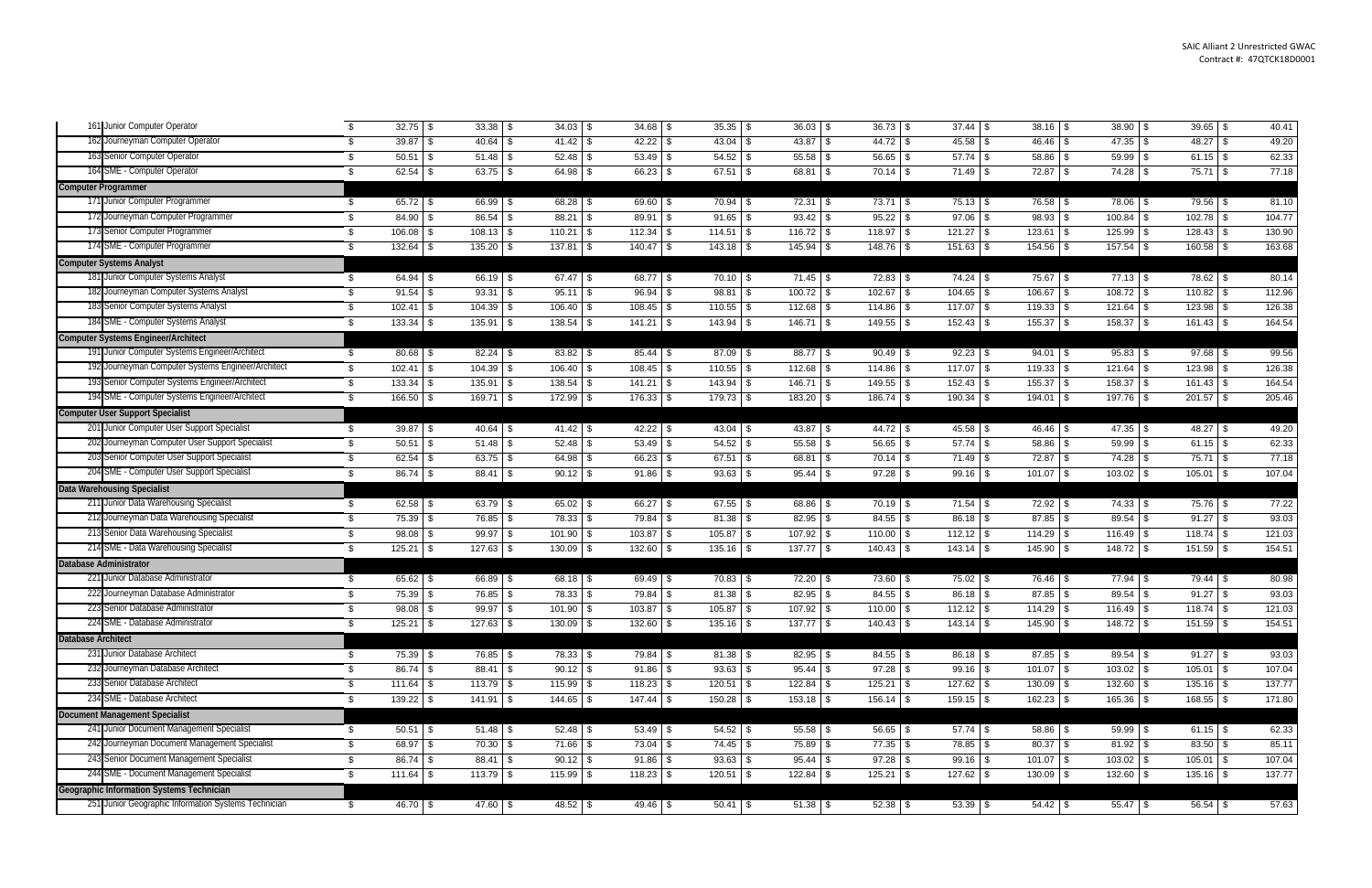| 252 Journeyman Geographic Information Systems Technician                                                      | 59.49 \$<br>\$                 | 60.64                      | 61.81                    | 63.00 \$<br><b>S</b>     | $64.22$ \$                 | 65.46<br>-\$                  | $66.72$ \$               | 68.01 \$                    | $69.32$ \$                   | 70.66                        | $72.02$ \$                   | 73.41            |
|---------------------------------------------------------------------------------------------------------------|--------------------------------|----------------------------|--------------------------|--------------------------|----------------------------|-------------------------------|--------------------------|-----------------------------|------------------------------|------------------------------|------------------------------|------------------|
| 253 Senior Geographic Information Systems Technician                                                          | $72.11$ \\$                    | $73.50$ \$                 | 74.92 \$                 |                          | $77.84$ \$                 | $79.34$ \$                    | $80.87$ \ \ \$           | $82.43$ \$                  | $84.03$ \$                   | $85.65$ \$                   | $87.30$ \$                   | 88.99            |
| 254 SME - Geographic Information Systems Technician                                                           | $84.27$ \$                     | 85.90                      | $87.55$ \$               | $89.24$ \$               | $90.97$ \$                 | $92.72$ \$                    | $94.51$ \$               | $96.34$ \$                  | $98.19$ \$                   | $100.09$ \$                  | $102.02$ \ \$                | 103.99           |
| <b>Geospatial Information Scientist and Technologist</b>                                                      |                                |                            |                          |                          |                            |                               |                          |                             |                              |                              |                              |                  |
| 261 Junior Geospatial Information Scientist and Technologist                                                  | \$<br>$46.70$ \$               | $47.60$ \$                 | $48.52$ \$               | $49.46$ \$               | $50.41$ \$                 |                               |                          | $53.39$ \$                  |                              | $55.47$ \$                   | $56.54$ \ \ \$               | 57.63            |
|                                                                                                               | $60.71$ \$<br>\$               | $61.88$ \$                 | $63.08$ \$               | $64.29$ \$               | $65.53$ \$                 | $66.80$ \$                    | $68.09$ \$               | $69.40$ \$                  | $70.74$ \\$                  | $72.11$ \$                   | $73.50$ \$                   | 74.92            |
| 262 Journeyman Geospatial Information Scientist and Technologist                                              |                                |                            |                          |                          |                            |                               |                          |                             |                              |                              |                              |                  |
| 263 Senior Geospatial Information Scientist and Technologist                                                  | $84.27$ \$<br>\$               | 85.90                      | $87.55$ \$               | $89.24$ \$               | 90.97                      | $92.72$ \$                    | $94.51$ \$               | $96.34$ \$                  | $98.19$ \\$                  | $100.09$ \$                  | $102.02$ \$                  | 103.99           |
| 264 SME - Geospatial Information Scientist and Technologist                                                   | 103.29<br>S.                   | 105.28                     | 107.32                   | $109.39$ \$              | 111.50<br>l S              | 113.65<br>l \$                |                          | $118.08$ \$                 |                              | 122.68                       | 125.05                       | 127.46           |
| <b>Information Security Analyst</b>                                                                           |                                |                            |                          |                          |                            |                               |                          |                             |                              |                              |                              |                  |
| 271 Junior Information Security Analyst                                                                       | $79.05$ \$<br>\$               | $80.58$ \$                 | $82.13$ \$               | $83.72$ \$               | $85.33$ \$                 | $86.98$ \$                    | $88.66$ \ \$             | $90.37$ \$                  | $92.11$ \$                   | $93.89$ \$                   | $95.70$ \$                   | 97.55            |
| 272 Journeyman Information Security Analyst                                                                   | $104.91$ \\$<br>\$             | 106.93                     | 109.00                   | $111.10$ \$              | $113.25$ \$                | $115.43$ \\$                  | $117.66$ \ \$            | $119.93$ \$                 |                              | $124.60$ \$                  | 127.01                       | 129.46           |
| 273 Senior Information Security Analyst                                                                       | 128.34                         | 130.82                     | 133.34                   |                          | $138.54$ \$                | $141.21$ \\$                  | $143.94$ \$              |                             | $149.55$ \$                  |                              | 155.38                       | 158.37           |
| 274 SME - Information Security Analyst                                                                        | 154.91<br>\$.                  | $157.90$ \$<br>l \$        | 160.95                   | 164.05 \$<br>- \$        | 167.22 \$                  | 170.45<br>l \$                | $173.74$ \\$             | $177.09$ \$                 | $180.51$ \$                  | 183.99                       | 187.54 \$                    | 191.16           |
| <b>Information Technology Project Manager</b>                                                                 |                                |                            |                          |                          |                            |                               |                          |                             |                              |                              |                              |                  |
| 281 Junior Information Technology Project Manager                                                             | $78.54$ \\$<br>\$.             | 80.06                      | 81.60                    | $83.18$ \$               | $84.78$ \\$                | $86.42$ \$                    | $88.09$ \$               | 89.79 \$                    | $91.52$ \$                   | $93.28$ \$                   | 95.08                        | 96.92            |
| 282 Journeyman Information Technology Project Manager                                                         | $100.49$ \\$<br>\$             | 102.43                     | 104.41                   | $106.42$ \$              | $108.48$ \$                | $110.57$ \\$                  | $112.70$ \ \$            |                             | $117.10$ \$                  | $119.36$ \ \$                | 121.66                       | 124.01           |
| 283 Senior Information Technology Project Manager                                                             | \$                             | $131.03$ \$                | 133.56                   | $136.14$ \$<br><b>S</b>  | $138.77$ \ \$              | 141.44                        | $144.17$ \\$             | $146.96$ \$                 | $149.79$ \$                  | 152.68 \$                    | $155.63$ \$                  | 158.63           |
| 284 SME - Information Technology Project Manager                                                              | $156.23$ \$                    |                            | $162.32$ \$              | $165.45$ \$              | 168.64 \$                  | 171.90 \$                     | 175.22 \$                | $178.60$ \$                 | $182.05$ \$                  | 185.56 \$                    | $189.14$ \$                  | 192.79           |
| <b>Management Analyst</b>                                                                                     |                                |                            |                          |                          |                            |                               |                          |                             |                              |                              |                              |                  |
| 291 Junior Management Analyst                                                                                 | \$.                            | 80.06                      | 81.60                    | $83.18$ \$               | $84.78$ \\$                |                               | $88.09$ \$               | 89.79 \$                    | $91.52$ \$                   | $93.28$ \$                   | 95.08                        | 96.92            |
| 292 Journeyman Management Analyst                                                                             | $100.49$ \$<br>\$              | 102.43                     | 104.41                   | $106.42$ \$<br>-\$       |                            | 110.57<br>l \$                | $112.70$ \ \$            | $114.88$ \$                 | $117.10$ \ \$                | $119.36$ \$                  | 121.66                       | 124.01           |
| 293 Senior Management Analyst                                                                                 | $128.55$ \$<br>\$              | $131.03$ \$                | $133.56$ \$              | $136.14$ \$              | $138.77$ \ \$              | $141.44$ \\$                  | $144.17$ \\$             | $146.96$ \$                 | $149.79$ \$                  | 152.68 \$                    | $155.63$ \$                  | 158.63           |
| 294 SME - Management Analyst                                                                                  | $156.23$ \$<br>\$              |                            | 162.32                   | $165.45$ \$              | 168.64 \$                  | $171.90$ \\$                  | 175.22 \$                | $178.60$ \ \$               | $182.05$ \$                  | $185.56$ \$                  | $189.14$ \$                  | 192.79           |
| Network and Computer Systems Administrator                                                                    |                                |                            |                          |                          |                            |                               |                          |                             |                              |                              |                              |                  |
| 301 Junior Network and Computer Systems Administrator                                                         | \$                             | $63.79$ \$                 | $65.02$ \$               | $66.27$ \$               | $67.55$ \$                 | $68.86$ \$                    | $70.19$ \$               | $71.54$ \$                  | $72.92$ \$                   | $74.33$ \$                   | 75.76 \$                     | 77.22            |
| 302 Journeyman Network and Computer Systems Administrator                                                     | $75.39$ \$<br>\$               | $76.85$ \$                 | $78.33$ \$               | $79.84$ \$               | $81.38$ \$                 |                               |                          |                             | $87.85$ \$                   | $89.54$ \$                   |                              | 93.03            |
|                                                                                                               |                                |                            |                          |                          |                            |                               |                          |                             |                              |                              |                              |                  |
| 303 Senior Network and Computer Systems Administrator<br>304 SME - Network and Computer Systems Administrator | $98.08$ \$<br>\$               | 99.97                      | 101.90                   |                          | 105.87                     | 107.92                        | $110.00$ \$              | $112.12$ \$                 | $114.29$ \ \$                | $116.49$ \ \$                | $118.74$ \\$                 | 121.03           |
|                                                                                                               | $125.21$ \$                    | 127.63                     | 130.09                   | $132.60$ \$              | $135.16$ \$                | $137.77$ \ \$                 |                          | $143.14$ \\$                | $145.90$ \$                  | $148.72$ \$                  | $151.59$ \$                  | 154.51           |
| <b>Software Developer, Applications</b><br>311 Junior Software Developer, Applications                        |                                |                            |                          |                          |                            |                               |                          |                             |                              |                              |                              |                  |
| 312 Journeyman Software Developer, Applications                                                               | $75.39$ \$<br>\$.              | $76.85$ \$<br>99.97        | $78.33$ \$               | $79.84$ \ \$             |                            | $82.95$ \$                    | $84.55$ \\$              | 86.18 \$                    | $87.85$ \ \ \$               | $89.54$ \$                   | $91.27$ \ \$<br>$118.74$ \\$ | 93.03            |
| 313 Senior Software Developer, Applications                                                                   | $98.08$ \$<br>$125.21$ \$      |                            | 101.90<br>130.09         | $\mathbf{C}$             | 105.87                     | 107.92<br>l \$<br>$137.77$ \$ | $110.00$ \$              | $112.12$ \$<br>$143.14$ \\$ |                              | $116.49$ \ \$<br>$148.72$ \$ | $151.59$ \$                  | 121.03<br>154.51 |
| 314 SME - Software Developer, Applications                                                                    | $153.23$ \$<br>\$              | $127.63$ \$<br>$156.19$ \$ | $159.20$ \$              | $132.60$ \$<br>162.27 \$ | $135.16$ \$<br>$165.41$ \$ | $168.60$ \$                   | $140.43$ \$<br>171.85 \$ | $175.17$ \$                 | $145.90$ \$<br>$178.55$ \ \$ | $182.00$ \$                  | 185.51 \$                    | 189.09           |
| Software Developer, Systems Software                                                                          |                                |                            |                          |                          |                            |                               |                          |                             |                              |                              |                              |                  |
| 321 Junior Software Developer, Systems Software                                                               | $84.90$ \$<br>\$               |                            | $88.21$ \$               | $89.91$ \$               | $91.65$ \$                 | $93.42$ \$                    | $95.22$ \$               | $97.06$ \$                  | $98.93$ \$                   | $100.84$ \$                  | $102.78$ \$                  | 104.77           |
| 322 Journeyman Software Developer, Systems Software                                                           | $106.08$ \$<br>\$              | $108.13$ \$                | $110.21$ \ \$            | $112.34$ \$              | $114.51$ \$                | $116.72$ \$                   | $118.97$ \$              | $121.27$ \$                 |                              | $125.99$ \$                  | $128.43$ \$                  | 130.90           |
| 323 Senior Software Developer, Systems Software                                                               | $132.64$ \$<br>\$              | $135.20$ \$                | $137.81$ \$              | $140.47$ \$              | $143.18$ \$                | $145.94$ \$                   | $148.76$ \$              | $151.63$ \$                 | $154.56$ \$                  | $157.54$ \$                  | $160.58$ \$                  | 163.68           |
| 324 SME - Software Developer, Systems Software                                                                | $158.49$ \$<br>S.              | $161.55$ \$                | 164.67 \$                | 167.84 \$                | $171.08$ \$                | $174.39$ \$                   | $177.75$ \$              | $181.18$ \$                 | 184.68 \$                    | 188.24 \$                    | $191.88$ \$                  | 195.58           |
| Software Quality Assurance Engineer and Tester                                                                |                                |                            |                          |                          |                            |                               |                          |                             |                              |                              |                              |                  |
| 331 Junior Software Quality Assurance Engineer and Tester                                                     | \$                             |                            |                          |                          | $54.52$ \$                 |                               | $56.65$ \$               |                             |                              | $59.99$ \$                   |                              |                  |
|                                                                                                               | $50.51$ \$<br>$65.72$ \$<br>\$ | $66.99$ \$                 | $52.48$ \$<br>$68.28$ \$ | $53.49$ \$<br>69.60 \$   | 70.94 \$                   | $55.58$ \$<br>$72.31$ \\$     | $73.71$ \$               | $57.74$ \$<br>$75.13$ \$    | $58.86$ \$<br>76.58 \$       | 78.06 \$                     | $61.15$ \$<br>$79.56$ \$     | 62.33<br>81.10   |
| 332 Journeyman Software Quality Assurance Engineer and Tester                                                 |                                |                            |                          |                          |                            |                               |                          |                             |                              |                              |                              |                  |
| 333 Senior Software Quality Assurance Engineer and Tester                                                     | $84.90$ \$<br>S.               |                            | $88.21$ \$               | $89.91$ \$               | $91.65$ \$                 | $93.42$ \$                    | $95.22$ \$               | $97.06$ \$                  | $98.93$ \$                   | $100.84$ \ \ \$              | $102.78$ \$                  | 104.77           |
| 334 SME - Software Quality Assurance Engineer and Tester                                                      | $106.08$ \$<br>\$              | $108.13$ \$                | $110.21$ \$              | $112.34$ \$              | $114.51$ \$                | $116.72$ \$                   | $118.97$ \$              | $121.27$ \$                 | $123.61$ \$                  | $125.99$ \$                  | $128.43$ \$                  |                  |
|                                                                                                               |                                |                            |                          |                          |                            |                               |                          |                             |                              |                              |                              | 130.90           |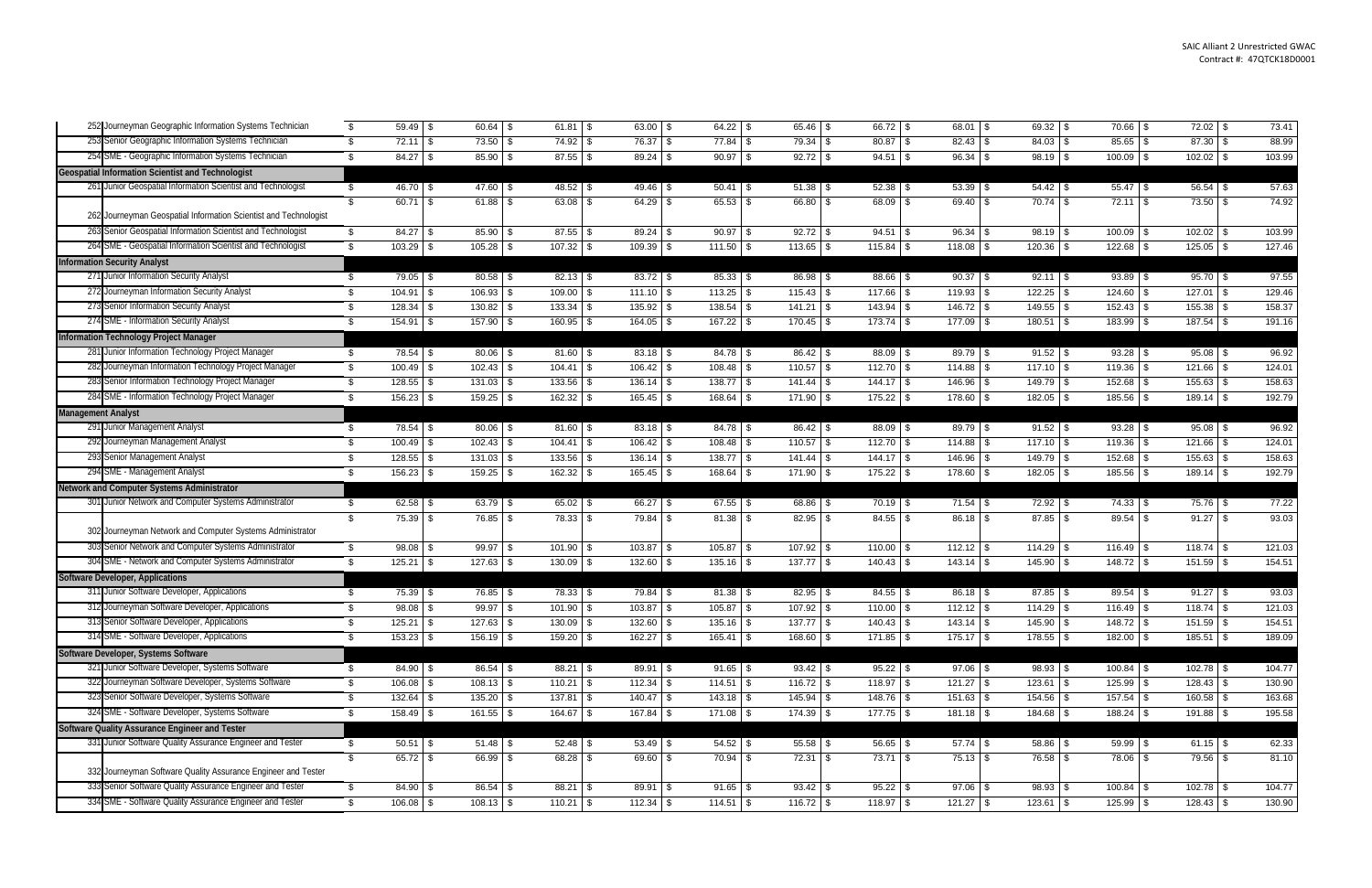| <b>Technical Writer</b>                                               |                    |      |                |                |               |              |               |                                                                               |                  |                     |               |               |        |
|-----------------------------------------------------------------------|--------------------|------|----------------|----------------|---------------|--------------|---------------|-------------------------------------------------------------------------------|------------------|---------------------|---------------|---------------|--------|
| 341 Junior Technical Writer                                           | $54.61$ \\$<br>\$. |      | $55.66$ \$     | $56.74$ \$     | $57.83$ \$    | $58.95$ \$   | $60.09$ \$    | $61.25$ \$                                                                    |                  | $63.63$ \$          | $64.86$ \$    | $66.11$ \$    | 67.39  |
| 342 Journeyman Technical Writer                                       | $67.21$ \$<br>\$.  |      | $68.51$ \$     | 69.83          | $71.18$ \$    | $72.55$ \\$  | $73.95$ \$    | 75.38 \$                                                                      |                  | $78.32$ \$          | $79.83$ \$    | $81.37$ \$    | 82.94  |
| 343 Senior Technical Writer                                           | 86.54<br>\$        |      | $88.21$ \$     | 89.91          | 91.65<br>- \$ | $93.42$ \$   | $95.22$ \$    | $97.06$ \$                                                                    | 98.93            | $100.84$ \ \$<br>\$ | $102.79$ \$   | $104.77$ \ \$ | 106.79 |
| 344 SME - Technical Writer                                            | \$                 |      | $108.64$ \$    | $110.73$ \$    | $112.87$ \\$  | $115.05$ \$  |               | $119.53$ \$                                                                   | $121.84$ \$      | $124.19$ \$         | $126.59$ \$   |               | 131.52 |
| <b>Telecommunications Engineering Specialist</b>                      |                    |      |                |                |               |              |               |                                                                               |                  |                     |               |               |        |
| 351 Junior Telecommunications Engineering Specialist                  | \$                 |      | $63.79$ \$     | $65.02$ \$     | $66.27$ \$    | $67.55$ \$   | 68.86 \$      | $70.19$ \$                                                                    | $71.54$ \$       | $72.92$ \$          | $74.33$ \$    | 75.76 \$      | 77.22  |
| 352 Journeyman Telecommunications Engineering Specialist              | $86.74$ \$<br>\$   |      | $88.41$ \ \$   | $90.12$ \$     | 91.86<br>  S  | $93.63$ \$   | $95.44$ \\$   | $97.28$ \$                                                                    | $99.16$ \$       | $101.07$ \$         | $103.02$ \$   | $105.01$ \\$  | 107.04 |
| 353 Senior Telecommunications Engineering Specialist                  | $98.08$ \$<br>\$   |      | $99.97$ \$     | $101.90$ \$    | $103.87$ \$   | $105.87$ \$  | $107.92$ \$   | $110.00$ \$                                                                   |                  | $114.29$ \ \$       | $116.49$ \ \$ | $118.74$ \$   | 121.03 |
| 354 SME - Telecommunications Engineering Specialist                   | $125.21$ \$<br>\$  |      | $127.63$ \$    | 130.09<br>- \$ | $132.60$ \$   | $135.16$ \$  | $137.77$ \$   | $140.43$ \\$                                                                  | $143.14$ \\$     | 145.90 \$           | $148.72$ \$   | 151.59 \$     | 154.51 |
| Telecommunications Equipment Installer and Repairer                   |                    |      |                |                |               |              |               |                                                                               |                  |                     |               |               |        |
| 361 Junior Telecommunications Equipment Installer and Repairer        | \$<br>$39.87$ \$   |      | $40.64$ \ \ \$ |                | $42.22$ \$    | $43.04$ \$   |               | 44.72 \$                                                                      | $45.58$ \$       | $46.46$ \ \$        | $47.35$ \$    | $48.27$ \$    | 49.20  |
| Journeyman Telecommunications Equipment Installer and<br>362 Repairer | $50.51$ \$<br>\$   |      | $51.48$ \\$    |                | $53.49$ \$    | $54.52$ \$   | $55.58$ \$    | $56.65$ \$                                                                    | $57.74$ \ \ \$   | $58.86$ \$          | $59.99$ \$    | $61.15$ \$    | 62.33  |
| 363 Senior Telecommunications Equipment Installer and Repairer        | \$                 |      | $63.75$ \$     | $64.98$ \$     | $66.23$ \$    | $67.51$ \$   | 68.81 \$      | $70.14$ \\$                                                                   | $71.49$ \$       |                     |               | $75.71$ \$    | 77.18  |
| 364 SME - Telecommunications Equipment Installer and Repairer         | $76.14$ \\$<br>\$  |      | $77.61$ \\$    | $79.11$ \\$    | $80.63$ \$    | $82.19$ \ \$ | $83.78$ \$    | 85.39 \$                                                                      | $87.04$ \ \ \$   | 88.72 \$            | $90.43$ \$    |               | 93.96  |
| <b>Training and Development Specialist</b>                            |                    |      |                |                |               |              |               |                                                                               |                  |                     |               |               |        |
| 371 Junior Training and Development Specialist                        | $51.94$ \\$<br>\$  |      | $52.94$ \$     | 53.96<br>- \$  | $55.01$ \$    | 56.07 \$     | $57.15$ \$    | $58.25$ \$                                                                    | $59.38$ \$       | $60.52$ \$          | $61.69$ \$    | $62.88$ \$    | 64.10  |
| 372 Journeyman Training and Development Specialist                    | 68.44<br>\$        | l Si | $69.76$ \$     | 71.11<br>- \$  | 72.48         | 73.88 \$     | 75.30 \$      | 76.76 \$                                                                      | 78.24            | $79.75$ \$<br>l \$  | $81.29$ \$    | $82.86$ \$    | 84.46  |
| 373 Senior Training and Development Specialist                        | $83.03$ \$<br>\$   |      | $84.63$ \$     | 86.27<br>l \$  | $87.93$ \$    | $89.63$ \$   | $91.36$ \$    | $93.12$ \$                                                                    | $94.92 \quad$ \$ | $96.75$ \$          | $98.62$ \$    | $100.52$ \$   | 102.46 |
| 374 SME - Training and Development Specialist                         | $97.15$ \$<br>\$.  |      | $99.02$ \$     | 100.94         | $102.88$ \$   | $104.87$ \\$ | $106.89$ \ \$ | 108.96 \$                                                                     | $111.06$ \ \$    | $113.20$ \$         | $115.39$ \$   | $117.62$ \$   | 119.89 |
| Video Game Designer                                                   |                    |      |                |                |               |              |               |                                                                               |                  |                     |               |               |        |
| 381 Junior Video Game Designer                                        | $54.61$ \$<br>\$   |      | $55.66$ \$     | $56.74$ \$     | $57.83$ \$    | 58.95 \$     | $60.09$ \$    | $61.25$ \$                                                                    | $62.43$ \$       | 63.63 \$            | $64.86$ \$    | $66.11$ \$    | 67.39  |
| 382 Journeyman Video Game Designer                                    | \$                 |      | $68.51$ \$     | $69.83$ \$     | $71.18$ \$    | $72.55$ \$   | $73.95$ \$    | 75.38 \$                                                                      | 76.83 \$         | $78.32$ \$          | $79.83$ \$    |               | 82.94  |
| 383 Senior Video Game Designer                                        | $86.54$ \$<br>S.   |      | $88.21$ \$     | 89.91<br>- \$  | $91.65$ \$    | $93.42$ \$   | $95.22$ \$    | $97.06$ \$                                                                    | $98.93$ \$       | $100.84$ \$         | $102.79$ \$   |               | 106.79 |
| 384 SME - Video Game Designer                                         | \$                 |      |                | $110.73$ \$    |               | $115.05$ \\$ | $117.27$ \$   | $119.53$ \$                                                                   | $121.84$ \$      |                     | $126.59$ \$   |               | 131.52 |
| <b>Web Administrator</b>                                              |                    |      |                |                |               |              |               |                                                                               |                  |                     |               |               |        |
| 391 Junior Web Administrator                                          | $60.43$ \$         |      | $61.60$ \$     | $62.79$ \$     | $64.00$ \ \$  | $65.23$ \$   | $66.49$ \$    | 67.77 \$                                                                      | $69.08$ \$       |                     | $71.77$ \ \$  | $73.16$ \$    | 74.57  |
| 392 Journeyman Web Administrator                                      | $73.42$ \$<br>\$.  |      | 74.84 \$       | 76.28<br>- \$  | $77.75$ \\$   | 79.25 \$     | $80.78$ \$    | $82.34$ \\$                                                                   | $83.93$ \$       | $85.55$ \$          | $87.20$ \$    | $88.89$ \$    | 90.60  |
| 393 Senior Web Administrator                                          | $98.08$ \$<br>\$.  |      | $99.97$ \$     | 101.90         |               | 105.87       | $107.92$ \$   | 110.00<br>l \$                                                                | $112.12$ \$      | $114.29$ \$         | $116.49$ \ \$ | $118.74$ \$   | 121.03 |
| 394 SME - Web Administrator                                           | $111.64$ \$        |      | $113.79$ \$    | 115.99         | $118.23$ \$   | 120.51<br>ΙΨ | $122.84$ \$   | $\begin{array}{ c c c c }\n\hline\n125.21 & \text{\$} \\ \hline\n\end{array}$ | $127.62$ \$      | 130.09 \$           | 132.60        | $135.16$ \$   | 137.77 |
| <b>Web Developer</b>                                                  |                    |      |                |                |               |              |               |                                                                               |                  |                     |               |               |        |
| 401 Junior Web Developer                                              | \$                 |      | $63.79$ \$     | $65.02$ \$     | $66.27$ \$    | $67.55$ \$   | $68.86$ \$    | $70.19$ \$                                                                    | $71.54$ \$       | $72.92$ \$          | $74.33$ \$    | 75.76 \$      | 77.22  |
| 402 Journeyman Web Developer                                          | $75.39$ \$<br>\$   |      |                | $78.33$ \$     | $79.84$ \$    |              | $82.95$ \$    | 84.55 \$                                                                      | $86.18$ \$       | $87.85$ \$          | $89.54$ \$    | $91.27$ \$    | 93.03  |
| 403 Senior Web Developer                                              | $98.08$ \$<br>\$   |      | $99.97$ \$     | $101.90$ \$    | $103.87$ \$   | $105.87$ \$  |               | $110.00$ \$                                                                   |                  | $114.29$ \ \$       | $116.49$ \ \$ |               | 121.03 |
| 404 SME - Web Developer                                               | $125.21$ \$<br>\$  |      | $127.63$ \$    | $130.09$ \$    | $132.60$ \$   | $135.16$ \\$ | $137.77$ \ \$ | $140.43$ \$                                                                   | $143.14$ \$      | $145.90$ \$         | $148.72$ \$   | $151.59$ \$   | 154.51 |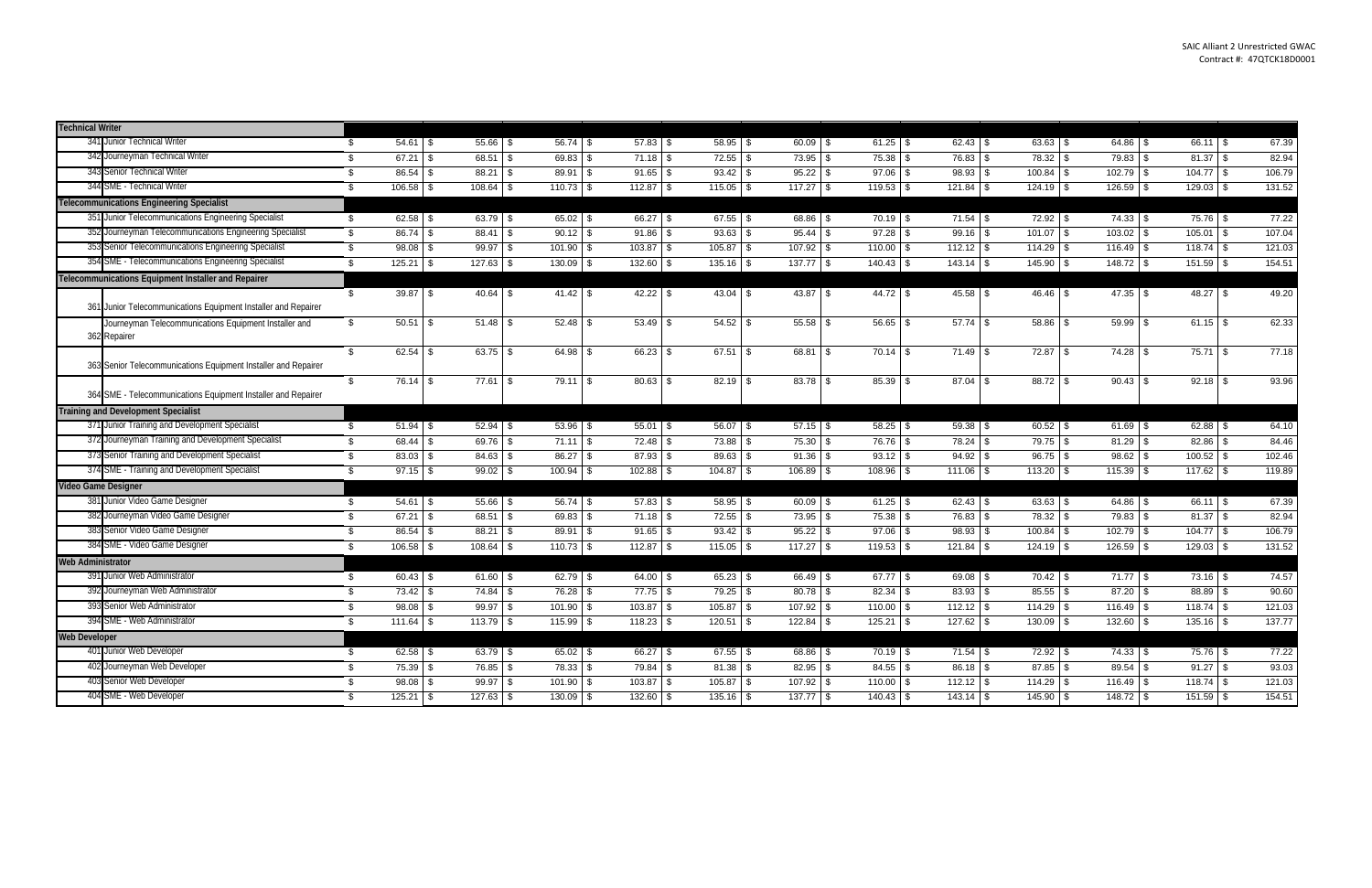| Year 13 Loaded      |                     | Year 14 Loaded Year 15 Loaded |                     |  |  |
|---------------------|---------------------|-------------------------------|---------------------|--|--|
| <b>Hourly Labor</b> | <b>Hourly Labor</b> |                               | <b>Hourly Labor</b> |  |  |
| Rate                | Rate                |                               | Rate                |  |  |
|                     |                     |                               |                     |  |  |
|                     |                     |                               |                     |  |  |
| \$<br>81.68         | \$<br>83.26         | \$                            | 84.87               |  |  |
| \$<br>101.48        | \$<br>103.44        | \$                            | 105.44              |  |  |
| \$<br>128.82        | \$<br>131.30        | \$                            | 133.84              |  |  |
| \$<br>167.72        | \$<br>170.96        | \$                            | 174.26              |  |  |
|                     |                     |                               |                     |  |  |
| \$<br>100.53        | \$<br>102.47        | \$                            | 104.44              |  |  |
| \$<br>133.43        | \$<br>136.01        | \$                            | 138.63              |  |  |
|                     |                     |                               |                     |  |  |
| \$<br>166.84        | \$<br>170.06        | \$                            | 173.34              |  |  |
| \$<br>199.35        | \$<br>203.20        | \$                            | 207.12              |  |  |
|                     |                     |                               |                     |  |  |
| \$<br>123.37        | \$<br>125.75        | \$                            | 128.18              |  |  |
| \$<br>157.49        | \$<br>160.53        | \$                            | 163.63              |  |  |
| \$<br>192.74        | \$<br>196.46        | \$                            | 200.25              |  |  |
| \$<br>246.90        | \$<br>251.67        | \$                            | 256.52              |  |  |
|                     |                     |                               |                     |  |  |
| \$<br>101.48        | \$<br>103.44        | \$                            | 105.44              |  |  |
| \$<br>128.82        | \$<br>131.30        | \$                            | 133.84              |  |  |
| \$<br>157.49        | \$<br>160.53        | \$                            | 163.63              |  |  |
| \$<br>192.74        | \$<br>196.46        | \$                            | 200.25              |  |  |
|                     |                     |                               |                     |  |  |
| \$<br>94.83         | \$<br>96.66         | \$                            | 98.52               |  |  |
| \$<br>123.37        | \$<br>125.75        | \$                            | 128.18              |  |  |
| \$<br>157.49        | \$<br>160.53        | \$                            | 163.63              |  |  |
| \$<br>192.74        | \$<br>196.46        | \$                            | 200.25              |  |  |
|                     |                     |                               |                     |  |  |
| \$<br>63.53         | \$<br>64.76         | \$                            | 66.01               |  |  |
| \$<br>78.67         | \$<br>80.18         | \$                            | 81.73               |  |  |
| \$<br>114.99        | \$<br>117.21        | \$                            | 119.47              |  |  |
| \$<br>140.42        | \$<br>143.14        | \$                            | 145.90              |  |  |
|                     |                     |                               |                     |  |  |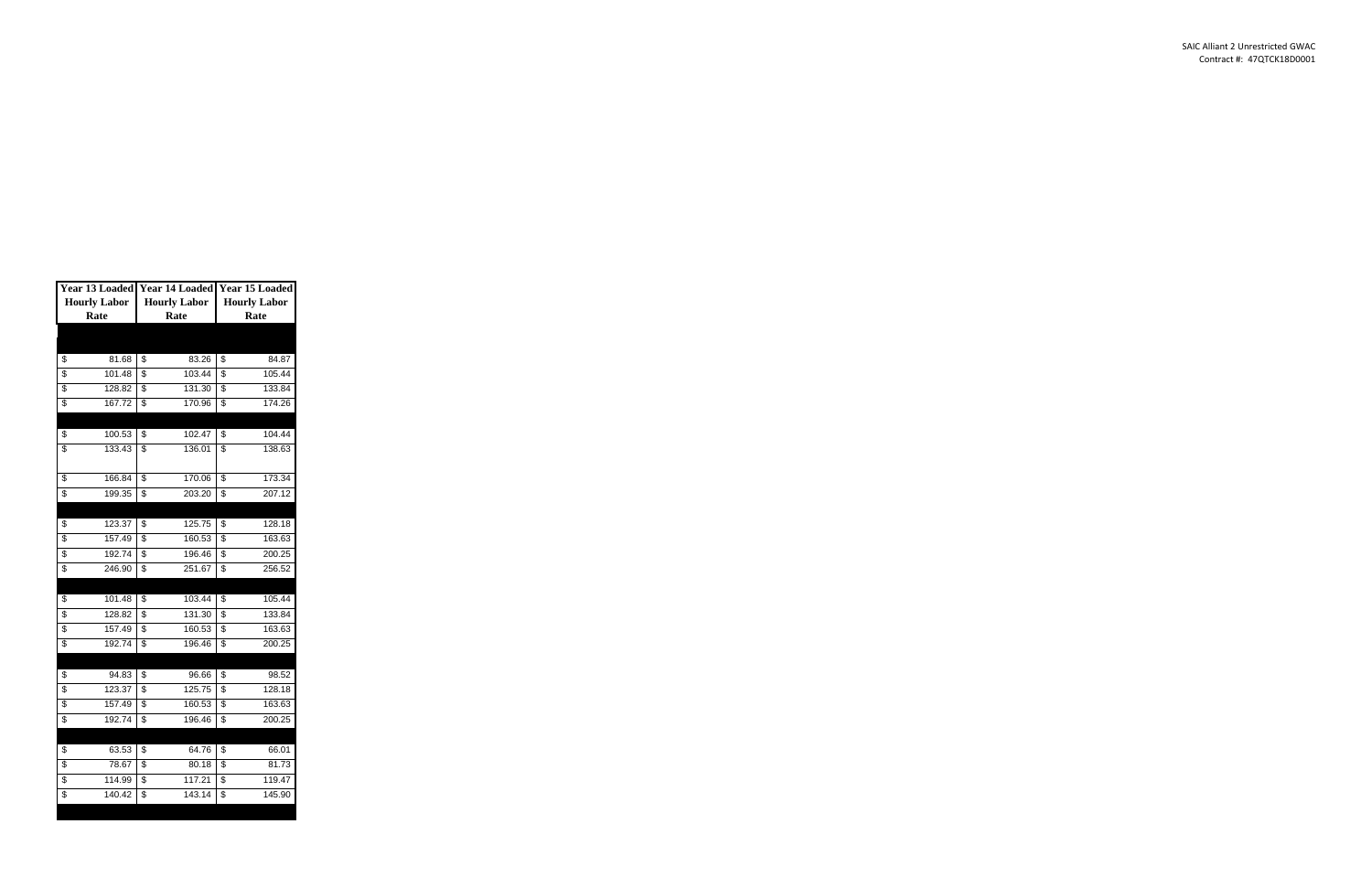| \$<br>41.19  | \$<br>41.99  | \$<br>42.80  |
|--------------|--------------|--------------|
| \$<br>50.15  | \$<br>51.12  | \$<br>52.10  |
| \$<br>63.53  | \$<br>64.76  | \$<br>66.01  |
| \$<br>78.67  | \$<br>80.18  | \$<br>81.73  |
|              |              |              |
| \$<br>82.67  | \$<br>84.26  | \$<br>85.89  |
| \$<br>106.79 | \$<br>108.85 | \$<br>110.95 |
| \$<br>133.43 | \$<br>136.01 | \$<br>138.63 |
| \$<br>166.84 | \$<br>170.06 | \$<br>173.34 |
|              |              |              |
| \$<br>81.68  | \$<br>83.26  | \$<br>84.87  |
| \$<br>115.14 | \$<br>117.36 | \$<br>119.63 |
| \$<br>128.82 | \$<br>131.30 | \$<br>133.84 |
| \$<br>167.72 | \$<br>170.96 | \$<br>174.26 |
|              |              |              |
| \$<br>101.48 | \$<br>103.44 | \$<br>105.44 |
| \$<br>128.82 | \$<br>131.30 | \$<br>133.84 |
| \$<br>167.72 | \$<br>170.96 | \$<br>174.26 |
| \$<br>209.43 | \$<br>213.47 | \$<br>217.59 |
|              |              |              |
| \$<br>50.15  | \$<br>51.12  | \$<br>52.10  |
| \$<br>63.53  | \$<br>64.76  | \$<br>66.01  |
| \$<br>78.67  | \$<br>80.18  | \$<br>81.73  |
| \$<br>109.10 | \$<br>111.21 | \$<br>113.36 |
|              |              |              |
| \$<br>78.72  | \$<br>80.23  | \$<br>81.78  |
| \$<br>94.83  | \$<br>96.66  | \$<br>98.52  |
| \$<br>123.37 | \$<br>125.75 | \$<br>128.18 |
| \$<br>157.49 | \$<br>160.53 | \$<br>163.63 |
|              |              |              |
| \$<br>82.54  | \$<br>84.13  | \$<br>85.76  |
| \$<br>94.83  | \$<br>96.66  | \$<br>98.52  |
| \$<br>123.37 | \$<br>125.75 | \$<br>128.18 |
| \$<br>157.49 | \$<br>160.53 | \$<br>163.63 |
|              |              |              |
| \$<br>94.83  | \$<br>96.66  | \$<br>98.52  |
| \$<br>109.10 | \$<br>111.21 | \$<br>113.36 |
| \$<br>140.42 | \$<br>143.14 | \$<br>145.90 |
| \$<br>175.12 | \$<br>178.50 | \$<br>181.94 |
|              |              |              |
| \$<br>63.53  | \$<br>64.76  | \$<br>66.01  |
| \$<br>86.75  | \$<br>88.43  | \$<br>90.13  |
| \$<br>109.10 | \$<br>111.21 | \$<br>113.36 |
| \$<br>140.42 | \$<br>143.14 | \$<br>145.90 |
|              |              |              |
| \$<br>58.74  | \$<br>59.87  | \$<br>61.03  |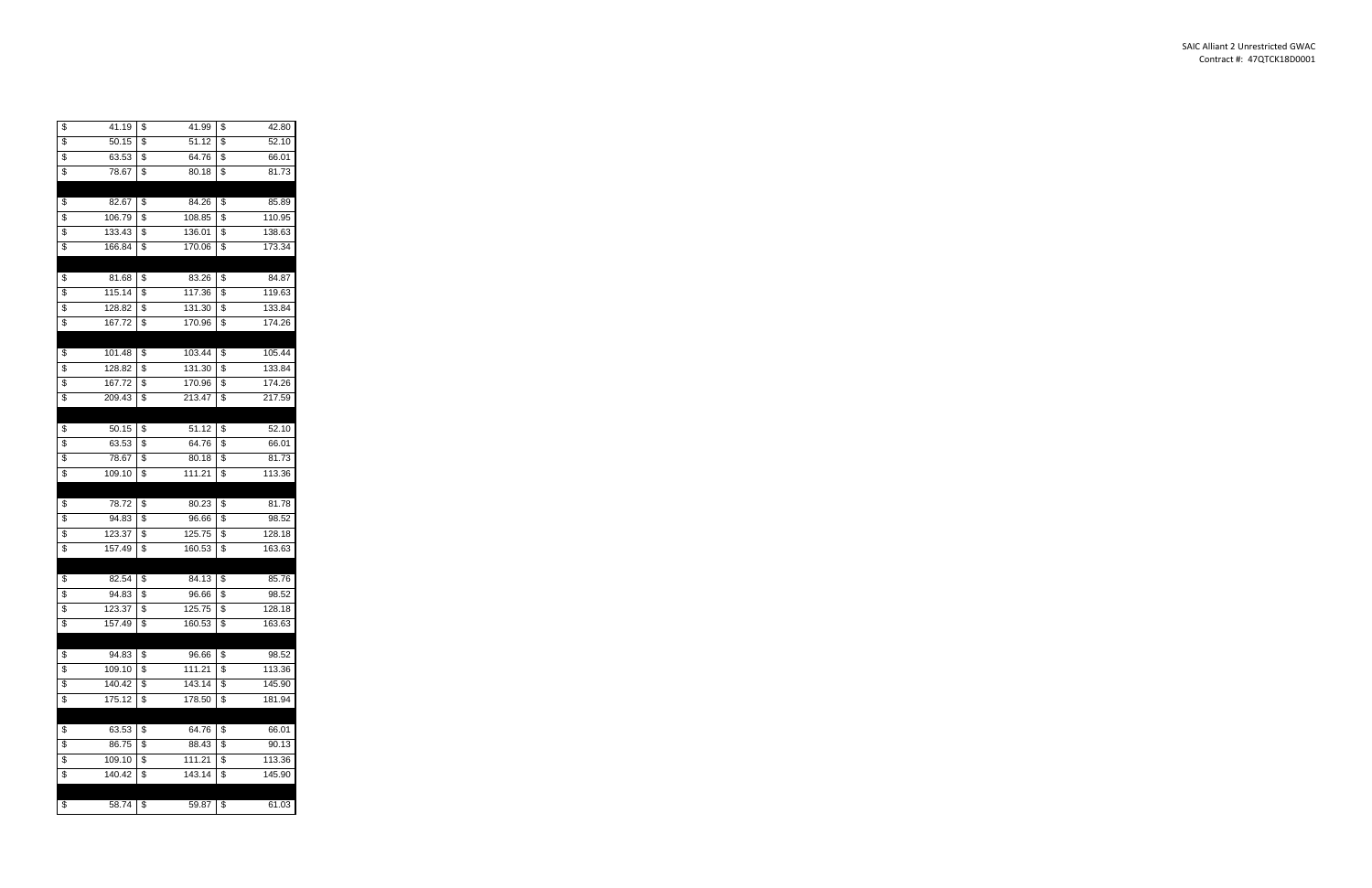| \$              | 74.83  | \$<br>76.27            | \$<br>77.74            |
|-----------------|--------|------------------------|------------------------|
| \$              | 90.70  | \$<br>92.45            | \$<br>94.24            |
| \$              | 106.00 | \$<br>108.04           | \$<br>110.13           |
|                 |        |                        |                        |
| \$              | 58.74  | \$<br>59.87            | \$<br>61.03            |
| \$              | 76.36  | \$<br>77.84            | \$<br>79.34            |
|                 |        |                        |                        |
| \$              | 106.00 | \$<br>108.04           | \$<br>110.13           |
| $\overline{\$}$ | 129.92 | \$<br>132.43           | \$<br>134.99           |
|                 |        |                        |                        |
| \$              | 99.43  | \$<br>101.35           | \$<br>103.31           |
| \$              | 131.96 | \$<br>134.51           | \$<br>137.10           |
| \$              | 161.43 | \$<br>164.55           | \$<br>167.72           |
| \$              | 194.85 | \$<br>198.61           | \$<br>202.45           |
|                 |        |                        |                        |
| \$              | 98.79  | \$<br>100.70           | \$<br>102.64           |
| \$              | 126.40 | \$<br>128.84           | \$<br>131.33           |
| \$              | 161.69 | \$<br>164.82           | \$<br>168.00           |
| \$              | 196.51 | \$<br>200.30           | \$<br>204.17           |
|                 |        |                        |                        |
| \$              | 98.79  | \$<br>100.70           | \$<br>102.64           |
| \$              | 126.40 | \$<br>128.84           | \$<br>131.33           |
| \$              | 161.69 | \$<br>164.82           | \$<br>168.00           |
| \$              | 196.51 | \$<br>200.30           | \$<br>204.17           |
|                 |        |                        |                        |
| \$              | 78.72  | \$<br>80.23            | \$<br>81.78            |
| \$              | 94.83  | \$<br>96.66            | \$<br>98.52            |
|                 |        |                        |                        |
| \$              | 123.37 | \$<br>125.75           | \$<br>128.18           |
| \$              | 157.49 | \$<br>160.53           | \$<br>163.63           |
|                 |        |                        |                        |
| \$              | 94.83  | \$<br>96.66            | \$<br>98.52            |
| \$              | 123.37 | \$<br>125.75           | \$<br>128.18           |
| \$              | 157.49 | \$<br>160.53           | \$<br>163.63           |
| \$              | 192.74 | \$<br>196.46           | \$<br>200.25           |
|                 |        |                        |                        |
| \$              | 106.79 | \$<br>108.85           | \$<br>110.95           |
| \$              | 133.43 | \$<br>136.01           | \$<br>138.63           |
| \$              |        | \$<br>170.06           | \$<br>173.34           |
|                 | 166.84 |                        |                        |
| \$              | 199.35 | \$<br>203.20           | \$<br>207.12           |
|                 |        |                        |                        |
| \$              | 63.53  | \$<br>64.76            | \$<br>66.01            |
| \$              | 82.67  | \$<br>84.26            | \$<br>85.89            |
|                 |        |                        |                        |
| \$              | 106.79 | \$<br>108.85<br>136.01 | \$<br>110.95<br>138.63 |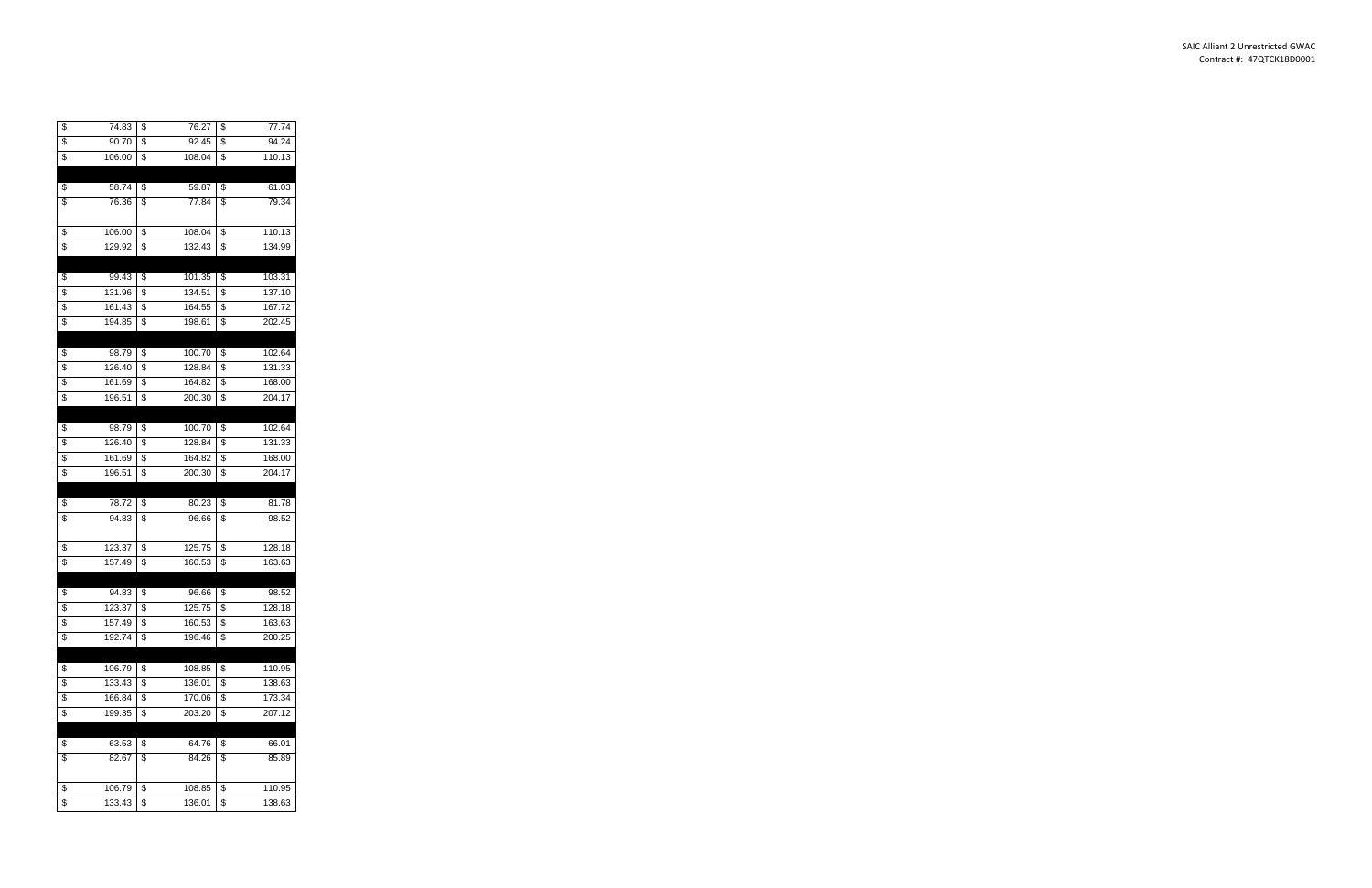| \$<br>68.69  | \$<br>70.02  | \$<br>71.37  |
|--------------|--------------|--------------|
| \$<br>84.54  | \$<br>86.17  | \$<br>87.83  |
| \$<br>108.85 | \$<br>110.95 | \$<br>113.10 |
| \$<br>134.06 | \$<br>136.65 | \$<br>139.28 |
|              |              |              |
| \$<br>78.72  | \$<br>80.23  | \$<br>81.78  |
| \$<br>109.10 | \$<br>111.21 | \$<br>113.36 |
| \$<br>123.37 | \$<br>125.75 | \$<br>128.18 |
| \$<br>157.49 | \$<br>160.53 | \$<br>163.63 |
|              |              |              |
| \$<br>50.15  | \$<br>51.12  | \$<br>52.10  |
|              |              |              |
| \$<br>63.53  | \$<br>64.76  | \$<br>66.01  |
|              |              |              |
| \$<br>78.67  | \$<br>80.18  | \$<br>81.73  |
|              |              |              |
| \$<br>95.77  | \$<br>97.62  | \$<br>99.50  |
|              |              |              |
|              |              |              |
|              |              |              |
| \$<br>65.33  | \$<br>66.59  | \$<br>67.88  |
| \$<br>86.09  | \$<br>87.75  | \$<br>89.44  |
| \$<br>104.44 | \$<br>106.45 | \$<br>108.51 |
| \$<br>122.20 | \$<br>124.56 | \$<br>126.96 |
|              |              |              |
| \$<br>68.69  | \$<br>70.02  | \$<br>71.37  |
| \$<br>84.54  | \$<br>86.17  | \$<br>87.83  |
| \$<br>108.85 | \$<br>110.95 | \$<br>113.10 |
| \$<br>134.06 | \$<br>136.65 | \$<br>139.28 |
|              |              |              |
| \$<br>76.01  | \$<br>77.48  | \$<br>78.97  |
| \$<br>92.35  | \$<br>94.13  | \$<br>95.95  |
| \$<br>123.37 | \$<br>125.75 | \$<br>128.18 |
| \$<br>140.42 | \$<br>143.14 | \$<br>145.90 |
|              |              |              |
| \$<br>78.72  | \$<br>80.23  | \$<br>81.78  |
| \$<br>94.83  | \$<br>96.66  | \$<br>98.52  |
| \$<br>123.37 | \$<br>125.75 | \$<br>128.18 |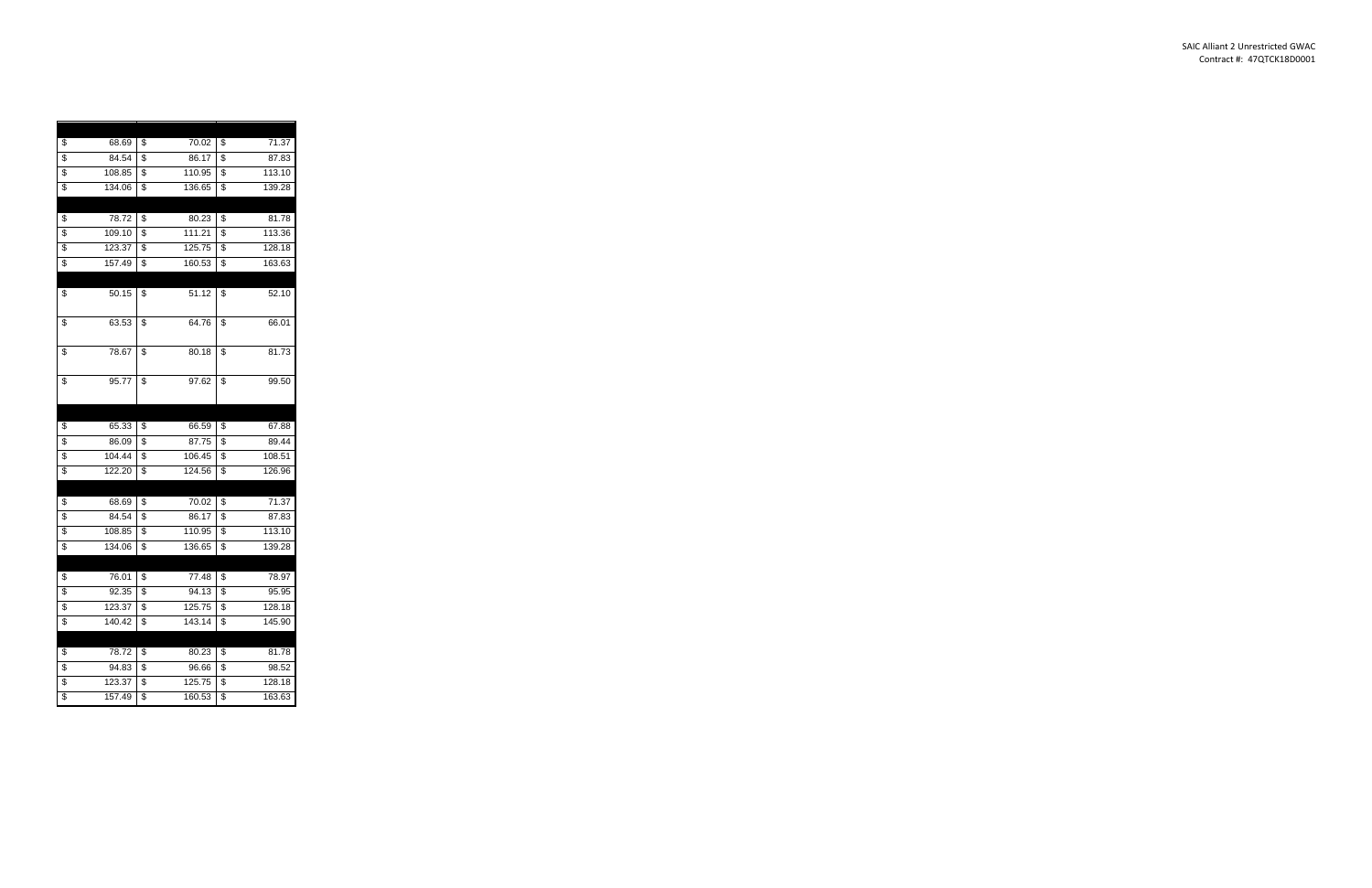# **SAIC Alliant 2 Unrestricted GWAC CONTRACTOR SITE Contract Number: 47QTCK18D0001**

| Labor ID#                            | <b>Alliant 2 UNRESTRICTED Labor Category</b>              | <b>Year 1 Loaded</b>        | <b>Year 2 Loaded</b> | Year 3 Loaded       | <b>Year 4 Loaded</b> | <b>Year 5 Loaded</b>                | <b>Year 6 Loaded</b> | <b>Year 7 Loaded</b> | <b>Year 8 Loaded</b> | <b>Year 9 Loaded</b>              |                     | Year 10 Loaded Year 11 Loaded |
|--------------------------------------|-----------------------------------------------------------|-----------------------------|----------------------|---------------------|----------------------|-------------------------------------|----------------------|----------------------|----------------------|-----------------------------------|---------------------|-------------------------------|
|                                      |                                                           | <b>Hourly Labor</b>         | <b>Hourly Labor</b>  | <b>Hourly Labor</b> | <b>Hourly Labor</b>  | <b>Hourly Labor</b>                 | <b>Hourly Labor</b>  | <b>Hourly Labor</b>  | <b>Hourly Labor</b>  | <b>Hourly Labor</b>               | <b>Hourly Labor</b> | <b>Hourly Labor</b>           |
|                                      |                                                           | Rate                        | Rate                 | Rate                | Rate                 | Rate                                | Rate                 | Rate                 | Rate                 | Rate                              | Rate                | Rate                          |
|                                      |                                                           |                             |                      |                     |                      |                                     |                      |                      |                      |                                   |                     |                               |
| <b>Business Intelligence Analyst</b> |                                                           |                             |                      |                     |                      |                                     |                      |                      |                      |                                   |                     |                               |
|                                      | 101 Junior Business Intelligence Analyst                  | 76.49 \$<br>\$              | $77.97$ \\$          | $79.47$ \\$         | $81.00$ \$           | $82.57$ \$                          | $84.16$ \$           | $85.79$ \$           |                      | $89.13$ \$                        |                     | 92.60                         |
|                                      | 102 Journeyman Business Intelligence Analyst              | \$<br>95.04                 | $96.87$ \\$          | $98.74$ \$          |                      | $102.59$ \ \$                       |                      | $106.59$ \$          | 108.65               | \$<br>$110.74$ \$                 | 112.88              | 115.06<br>l \$                |
|                                      | 103 Senior Business Intelligence Analyst                  | \$<br>120.63                |                      | $125.33$ \\$        | $127.75$ \$          | $130.22$ \$                         | $132.73$ \$          | $135.29$ \$          | 137.90               | $140.56$ \$<br>$\mathbf{\hat{s}}$ | $143.28$ \$         | 146.04                        |
|                                      | 104 SME - Business Intelligence Analyst                   | $\mathbb{S}$<br>$157.06$ \$ | $160.09$ \ \$        | $163.18$ \\$        | $166.33$ \$          | $169.54$ \$                         | $172.81$ \\$         | $176.15$ \$          | $179.55$ \ \$        | $183.01$ \$                       | $186.55$ \$         | 190.15                        |
|                                      | <b>Computer and Information Research Scientist</b>        |                             |                      |                     |                      |                                     |                      |                      |                      |                                   |                     |                               |
|                                      | 111 Junior Computer and Information Research Scientist    | \$<br>89.96 \$              | $91.70$ \$           | $93.47$ \$          | $95.27$ \$           | $97.11$ \$                          | $98.98$ \$           | 100.89 \$            | 102.84               | $104.83$ \$<br>l \$               | $106.85$ \$         | 108.91                        |
|                                      | 12 Journeyman Computer and Information Research Scientist | \$.<br>119.39               | $121.69$ \ \$        | $124.04$ \$         | 126.44               | $128.88$ \$<br><b>S</b>             | $131.36$ \$          | $133.90$ \$          | 136.48               | \$<br>$139.12$ \$                 | 141.80              | 144.54<br>l \$                |
|                                      | 13 Senior Computer and Information Research Scientis      | \$<br>149.31                | $152.19$ \\$         | $155.13$ \\$        | $158.12$ \$          | $161.17$ \$                         | $164.29$ \ \$        | $167.46$ \ \$        | 170.69               | $\sqrt{3}$<br>$173.98$ \$         | $177.34$ \\$        | 180.76                        |
|                                      | 114 SME - Computer and Information Research Scientist     | \$<br>178.40 \$             | $181.84$ \ \$        | $185.35$ \$         | $188.93$ \$          |                                     | $196.29$ \$          | $200.08$ \$          | 203.94               | \$<br>207.88 \$                   |                     | 215.98                        |
|                                      | <b>Computer and Information Systems Manager</b>           |                             |                      |                     |                      |                                     |                      |                      |                      |                                   |                     |                               |
|                                      | 121 Junior Computer and Information Systems Manager       | $110.41$ \\$<br>\$          |                      | $114.71$ \\$        | $116.93$ \$          |                                     |                      | $123.83$ \$          | $126.22$ \$          | $128.65$ \$                       | $131.14$ \$         | 133.67                        |
|                                      | 122 Journeyman Computer and Information Systems Manager   | 140.94                      | $143.66$ \ \$        |                     | 149.26               | \$                                  | 155.08               | 158.07<br>\$.        | 161.12<br>l \$       | \$<br>164.23                      | 167.40<br>l \$      | 170.63<br>$\sqrt{3}$          |
|                                      | 123 Senior Computer and Information Systems Manager       | 172.48 \$                   | 175.81 \$            | 179.20 \$           | 182.66               | $\mathbf{\hat{s}}$<br>$186.19$ \ \$ | $189.78$ \$          | 193.44               | 197.18<br>l \$       | 200.98<br><b>S</b>                | 204.86<br>- 9       | 208.81<br>\$                  |
|                                      | 124 SME - Computer and Information Systems Manager        | $220.93$ \$<br>\$.          | $225.19$ \\$         | $229.54$ \$         | $233.97$ \\$         | $238.49$ \$                         | $243.09$ \$          | $247.78$ \\$         | $252.56$ \$          | $257.44$ \$                       | $262.41$ \\$        | 267.47                        |
| <b>Computer Hardware Engineer</b>    |                                                           |                             |                      |                     |                      |                                     |                      |                      |                      |                                   |                     |                               |
|                                      | 131 Junior Computer Hardware Engineer                     | $95.04$ \$                  | $96.87$ \$           | $98.74$ \\$         | $100.65$ \$          | $102.59$ \$                         | $104.57$ \ \$        | 106.59 \$            | $108.65$ \$          | $110.74$ \$                       |                     | 115.06                        |
|                                      | 132 Journeyman Computer Hardware Engineer                 | 120.63<br>\$.               | $122.96$ \$          | $125.33$ \\$        | $127.75$ \\$         | $130.22$ \$                         | $132.73$ \\$         | $135.29$ \ \$        | 137.90               | <b>S</b><br>$140.56$ \\$          | 143.28              | 146.04<br>l \$                |
|                                      | 133 Senior Computer Hardware Engineer                     | \$<br>140.94                |                      |                     | $149.26$ \$          | $152.14$ \\$                        | 155.08               | 158.07<br>-\$        | $161.12$ \$<br>l \$  | 164.23                            | 167.40<br>l \$      | 170.63<br>l \$                |
|                                      | 134 SME - Computer Hardware Engineer                      | 172.48<br>\$                | $175.81$ \\$         | $179.20$ \ \$       | $182.66$ \ \$        | $186.19$ \$                         | $189.78$ \$          | $193.44$ \ \$        | $197.18$ \$          | 200.98                            | $204.86$ \\$        | 208.81                        |
| <b>Computer Network Architect</b>    |                                                           |                             |                      |                     |                      |                                     |                      |                      |                      |                                   |                     |                               |
|                                      | 141 Junior Computer Network Architect                     | $84.85$ \\$<br>\$.          | $86.49$ \$           | $88.16$ \$          | $89.86$ \$           | $91.59$ \$                          | $93.36$ \$           | $95.16$ \$           | $97.00$ \$           | $98.87$ \$                        |                     | 102.72                        |
|                                      | 142 Journeyman Computer Network Architect                 | 110.41<br>\$                | 112.54               | $114.71$ \\$        | 116.93               | $119.18$ \$<br>-\$                  | 121.48               | 123.83<br>-\$        | 126.22<br>l \$       | 128.65<br>\$                      | 131.14              | 133.67<br>l \$                |
|                                      | 143 Senior Computer Network Architect                     | \$.<br>140.94               | 143.66               | $146.43$ \$         | 149.26               | 152.14<br>\$                        | 155.08<br>l \$       | 158.07<br>\$         | 161.12<br>l \$       | 164.23<br>$\sqrt{3}$              | 167.40              | 170.63<br>l \$                |
|                                      | 144 SME - Computer Network Architect                      | 172.48<br>\$                | $175.81$ \$          | $179.20$ \$         | 182.66               | $186.19$ \$<br>-\$                  | $189.78$ \$          | 193.44               | 197.18<br>l S        | $\sqrt{3}$<br>200.98              | 204.86              | 208.81<br>-\$                 |
|                                      | <b>Computer Network Support Specialist</b>                |                             |                      |                     |                      |                                     |                      |                      |                      |                                   |                     |                               |
|                                      | 151 Junior Computer Network Support Specialist            | $56.86$ \$<br>\$.           | $57.96$ \$           | $59.08$ \ \$        | 60.22                | - \$                                | $62.56$ \$           | $63.77$ \$           | 65.00                | 66.26<br>l \$                     | $67.53$ \$          | 68.84                         |
|                                      | 152 Journeyman Computer Network Support Specialist        | 70.41<br>\$                 | $71.77$ \\$          | $73.15$ \\$         | 74.57                | 76.01<br>-\$                        | 77.47<br>l \$        | 78.97                | 80.49                | 82.04<br>-\$                      | 83.63               | 85.24<br>-\$                  |
|                                      | 153 Senior Computer Network Support Specialist            | \$<br>102.90                | $104.89$ \$          | $106.91$ \$         | 108.97               | 111.08<br>-\$                       | 113.22               | 115.41<br>\$         | 117.63               | \$<br>119.90                      | 122.22              | 124.58<br>-\$                 |
|                                      | 154 SME - Computer Network Support Specialist             | $125.67$ \$<br>\$           | $128.10$ \$          |                     | $133.09$ \$          | $135.66$ \$                         | $138.27$ \$          | $140.94$ \\$         | $143.66$ \ \$        | $146.44$ \ \$                     | $149.26$ \$         | 152.14                        |
| <b>Computer Operator</b>             |                                                           |                             |                      |                     |                      |                                     |                      |                      |                      |                                   |                     |                               |
|                                      | 161 Junior Computer Operator                              | $36.86$ \$<br>\$            | $37.57$ \\$          | $38.30$ \ \$        | $39.04$ \$           | $39.79$ \ \$                        | $40.56$ \ \$         | $41.34$ \\$          |                      | $42.95$ \$                        |                     | 44.62                         |
|                                      | 62 Journeyman Computer Operator                           | 44.86<br>\$.                | $45.73$ \$           | $46.61$ \$          | $47.51$ \\$          |                                     | $49.36$ \$           | 50.31                | 51.28<br>l Si        | 52.27<br>l \$                     |                     | 54.31                         |
|                                      | 163 Senior Computer Operator                              | \$.<br>56.86                | $57.96$ \$           | $59.08$ \$          | $60.22$ \$           | $61.38$ \$                          | 62.56                | $63.77$ \$<br>\$     | 65.00                | \$<br>66.26                       | $67.53$ \$          | 68.84                         |
|                                      |                                                           |                             |                      |                     |                      |                                     |                      |                      |                      |                                   |                     |                               |

All Labor Category Types (Standard IT Service, Non-Standard IT Service, and Ancillary Service LCATs) shall always apply to T&M and L-H contract type Task Orders and to any T&M and L-H contract type CLINS in Task Orders wit multiple contract types. Maximum Rates for Standard IT Services LCATs shall only apply to T&M and L-H contract type Task Orders and to any T&M and L-H contract type CLINS in Task Orders with multiple contract types. Maximu Rates will not apply to any other contract types, including Cost-Reimbursement and Fixed-price Task Orders or Cost-Reimbursement and Fixed-price CLINS. Maximum Rates for Time-and Material and Labor Hour Contract Types is f *addressed in Section B.11.5.1.*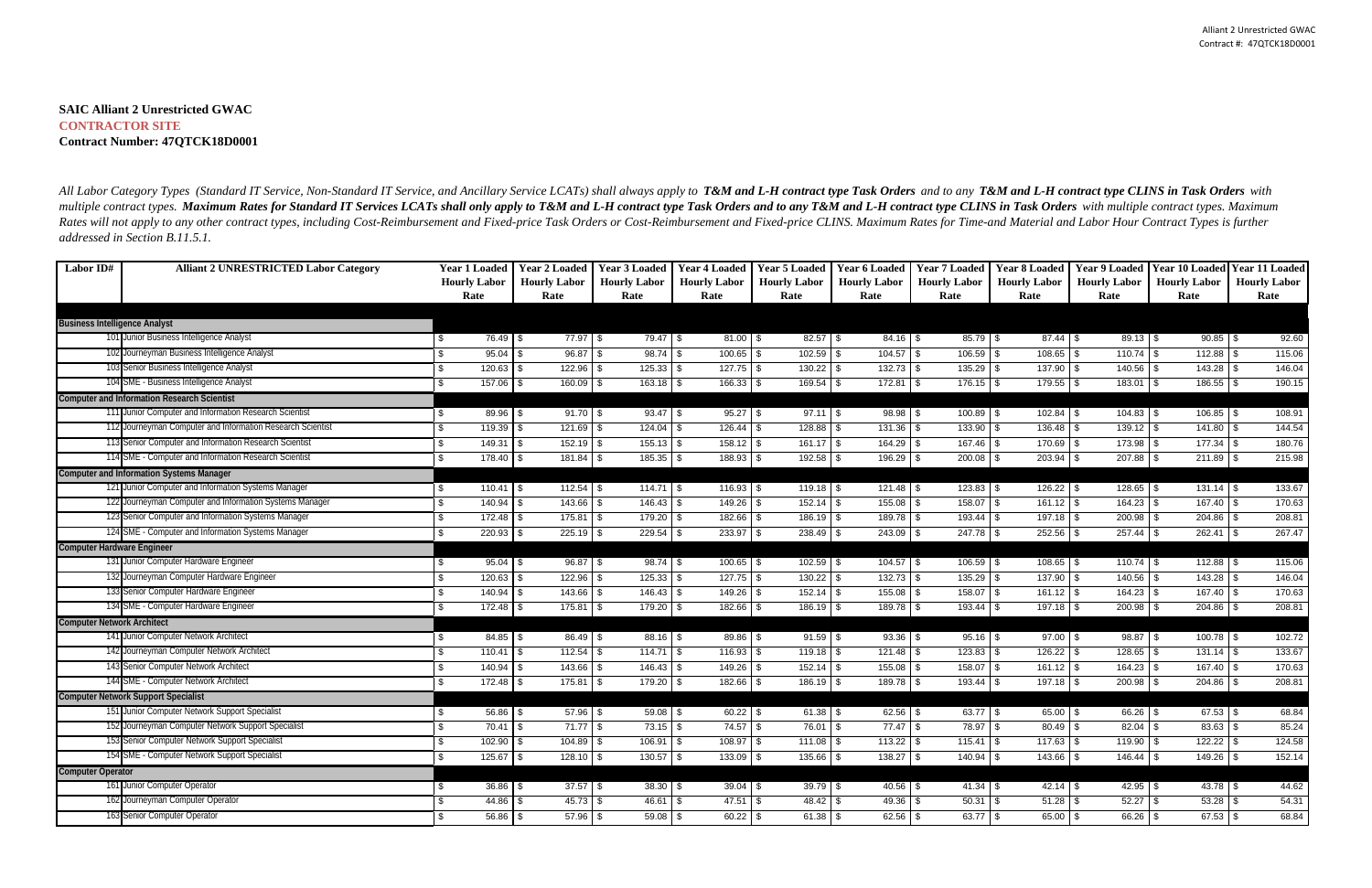|                           | 164 SME - Computer Operator                                  | $70.41$ \$<br>\$  | $71.77$ \$   | $73.15$ \$             | $74.57$ \\$    | 76.01 \$      | $77.47$ \$                 | 78.97 \$            | 80.49 \$       | $82.04$ \$   | $83.63$ \$   | 85.24  |
|---------------------------|--------------------------------------------------------------|-------------------|--------------|------------------------|----------------|---------------|----------------------------|---------------------|----------------|--------------|--------------|--------|
|                           | <b>Computer Programmer</b>                                   |                   |              |                        |                |               |                            |                     |                |              |              |        |
|                           | 171 Junior Computer Programmer                               | $73.99$ \$<br>-\$ | $75.42$ \$   | 76.87 \$               | 78.36 \$       | 79.87 \$      | $81.41$ \$                 | 82.98 \$            | $84.58$ \ \ \$ | $86.22$ \$   | 87.88 \$     | 89.58  |
|                           | 172 Journeyman Computer Programmer                           | $95.56$ \$<br>S.  | $97.40$ \ \$ | $99.28$ \$             | $101.20$ \$    | $103.15$ \$   | $105.14$ \$                | $107.17$ \$         | $109.24$ \$    | $111.35$ \$  | $113.50$ \$  | 115.69 |
|                           | 173 Senior Computer Programmer                               | 119.39<br>\$.     | $121.69$ \\$ | $124.04$ \$            | $126.44$ \ \$  |               | $131.36$ \$<br>133.90 \$   |                     | 136.48 \$      | $139.12$ \$  | $141.80$ \$  | 144.54 |
|                           | 174 SME - Computer Programmer                                | 149.31            | $152.19$ \$  | $155.13$ \$            | $158.12$ \$    | $161.17$ \$   | $164.29$ \$<br>167.46 \$   |                     | $170.69$ \$    | 173.98 \$    | $177.34$ \\$ | 180.76 |
|                           | <b>Computer Systems Analyst</b>                              |                   |              |                        |                |               |                            |                     |                |              |              |        |
|                           | 181 Junior Computer Systems Analyst                          | 76.49 \$<br>\$    | 77.97 \$     | 79.47 \$               | $81.00$ \$     | $82.57$ \$    | $84.16$ \$                 | 85.79 \$            | $87.44$ \ \$   | $89.13$ \$   | $90.85$ \$   | 92.60  |
|                           | 182 Journeyman Computer Systems Analyst                      | 107.83<br>\$      | $109.91$ \$  | $112.03$ \$            | $114.19$ \$    | $116.40$ \\$  | $118.65$ \$                | $120.93$ \$         | $123.27$ \$    | 125.65 \$    | $128.07$ \$  | 130.54 |
|                           | 183 Senior Computer Systems Analyst                          | 120.63<br>\$.     | 122.96       | $125.33$ \$            | $127.75$ \\$   | $130.22$ \$   | $132.73$ \$<br>135.29 \$   |                     | 137.90 \$      | 140.56 \$    | 143.28 \$    | 146.04 |
|                           | 184 SME - Computer Systems Analyst                           | $157.06$ \$<br>\$ | $160.09$ \$  | $163.18$ \$            | $166.33$ \$    | $169.54$ \$   | $172.81$ \$                | $176.15$ \\$        | $179.55$ \$    | 183.01 \$    | $186.55$ \$  | 190.15 |
|                           | <b>Computer Systems Engineer/Architect</b>                   |                   |              |                        |                |               |                            |                     |                |              |              |        |
|                           | 191 Junior Computer Systems Engineer/Architect               | $95.04$ \$<br>\$. | $96.87$ \$   | $98.74$ \$             | $100.65$ \$    | 102.59 \$     | $104.57$ \$                | $106.59$ \$         | 108.65 \$      |              |              | 115.06 |
|                           | 192 Journeyman Computer Systems Engineer/Architect           | 120.63<br>\$.     | 122.96       | $125.33$ \$            | $127.75$ \\$   | $130.22$ \$   | $132.73$ \$                | $135.29$ \$         | $137.90$ \$    | 140.56 \$    |              | 146.04 |
|                           | 193 Senior Computer Systems Engineer/Architect               | 157.06            | 160.09       | $163.18$ \$            | 166.33         | 169.54        | $172.81$ \$<br>$176.15$ \$ |                     | $179.55$ \$    | 183.01       | $186.55$ \$  | 190.15 |
|                           | 194 SME - Computer Systems Engineer/Architect                | $196.12$ \$       | 199.91       | 203.76 \$              | 207.70 \$      | $211.70$ \$   | $215.79$ \$<br>219.96 \$   |                     | 224.20 \$      | $228.53$ \$  | 232.94 \$    | 237.43 |
|                           | <b>Computer User Support Specialist</b>                      |                   |              |                        |                |               |                            |                     |                |              |              |        |
|                           | 201 Junior Computer User Support Specialist                  | $44.86$ \$<br>S   | $45.73$ \$   | $46.61$ \$             | $47.51$ \$     | $48.42$ \$    | $49.36$ \$                 | $50.31$ \$          | $51.28$ \$     | $52.27$ \$   | $53.28$ \$   | 54.31  |
|                           | 202 Journeyman Computer User Support Specialist              | 56.86<br>\$.      | $57.96$ \$   | $59.08$ \$             | 60.22          | $61.38$ \$    | $62.56$ \$                 | $63.77$ \$          | $65.00$ \$     | $66.26$ \$   | $67.53$ \$   | 68.84  |
|                           | 203 Senior Computer User Support Specialist                  | 70.41<br>\$       | $71.77$ \\$  | $73.15$ \$             | $74.57$ \\$    | $76.01$ \$    | $77.47$ \\$                | 78.97 \$            | $80.49$ \$     | 82.04 \$     | $83.63$ \$   | 85.24  |
|                           | 204 SME - Computer User Support Specialist                   | 97.62<br>S.       | $99.50$ \$   | $\overline{101.42}$ \$ | 103.38<br>- \$ |               | $107.41$ \$<br>109.48 \$   |                     | $111.60$ \$    | $113.75$ \$  | $115.95$ \$  | 118.18 |
|                           | <b>Data Warehousing Specialist</b>                           |                   |              |                        |                |               |                            |                     |                |              |              |        |
|                           | 211 Junior Data Warehousing Specialist                       | $70.45$ \$<br>\$. | $71.81$ \\$  | $73.20$ \$             | 74.61 \$       | 76.05 \$      | $77.52$ \$                 | 79.01 \$            |                | 82.09 \$     |              | 85.29  |
|                           | 212 Journeyman Data Warehousing Specialist                   | 84.85<br>\$       | 86.49        | 88.16 \$               | 89.86          | $91.59$ \$    | $93.36$ \$                 | $95.16$ \$          | $97.00$ \$     | $98.87$ \$   | 100.78 \$    | 102.72 |
|                           | 213 Senior Data Warehousing Specialist                       | 110.41<br>\$      | 112.54       | $114.71$ \\$           | $116.93$ \$    |               | $121.48$ \$                |                     | $126.22$ \$    | 128.65 \$    | $131.14$ \$  | 133.67 |
|                           | 214 SME - Data Warehousing Specialist                        | 140.94<br>\$.     | 143.66       | $146.43$ \$            | $149.26$ \$    | $152.14$ \\$  | $155.08$ \$                | 158.07 \$           | $161.12$ \$    | 164.23 \$    | 167.40 \$    | 170.63 |
|                           | <b>Database Administrator</b>                                |                   |              |                        |                |               |                            |                     |                |              |              |        |
|                           | 221 Junior Database Administrator                            | $73.86$ \$<br>\$  | 75.29 \$     | 76.74 \$               | $78.22$ \$     | $79.73$ \$    |                            | $82.84$ \$          | $84.44$ \ \$   | 86.06 \$     | 87.73 \$     | 89.42  |
|                           | 222 Journeyman Database Administrator                        | \$<br>84.85       | 86.49        | $88.16$ \$             | 89.86<br>- \$  | $91.59$ \$    | $93.36$ \$                 | $95.16$ \$          | $97.00$ \$     | $98.87$ \$   | $100.78$ \$  | 102.72 |
|                           | 223 Senior Database Administrator                            | 110.41<br>\$.     | 112.54       | $114.71$ \\$           | $116.93$ \$    | $119.18$ \$   | $121.48$ \$                |                     | $126.22$ \$    | $128.65$ \$  | $131.14$ \$  | 133.67 |
|                           | 224 SME - Database Administrator                             | 140.94<br>\$.     | $143.66$ \$  | $146.43$ \$            | $149.26$ \$    | $152.14$ \\$  | $155.08$ \$                | $158.07$ \$         | $161.12$ \$    | $164.23$ \$  | 167.40 \$    | 170.63 |
| <b>Database Architect</b> |                                                              |                   |              |                        |                |               |                            |                     |                |              |              |        |
|                           | 231 Junior Database Architect                                | $84.85$ \$        | $86.49$ \\$  | $88.16$ \$             | 89.86 \$       | $91.59$ \$    | $93.36$ \$                 | $95.16$ \$          | $97.00$ \$     | $98.87$ \$   | $100.78$ \$  | 102.72 |
|                           | 232 Journeyman Database Architect                            | $97.62$ \$        | $99.50$ \$   | $101.42$ \$            | $103.38$ \$    | $105.38$ \$   | $107.41$ \$                | $109.48$ \$         | $111.60$ \$    | $113.75$ \$  | $115.95$ \$  | 118.18 |
|                           | 233 Senior Database Architect                                | $125.67$ \$<br>\$ | $128.10$ \$  | $130.57$ \$            | 133.09 \$      | $135.66$ \ \$ | $138.27$ \$                | $140.94$ \$         | 143.66 \$      | 146.44 \$    | $149.26$ \$  | 152.14 |
|                           | 234 SME - Database Architect                                 | 156.69 \$<br>\$   | $159.71$ \$  | $162.80$ \$            | $165.94$ \$    | $169.14$ \$   | $172.41$ \ \$              | $175.73$ \$         | $179.12$ \$    | $182.58$ \$  | $186.11$ \\$ | 189.70 |
|                           | <b>Document Management Specialist</b>                        |                   |              |                        |                |               |                            |                     |                |              |              |        |
|                           | 241 Junior Document Management Specialist                    | 56.86 \$<br>S.    | $57.96$ \$   | $59.08$ \$             | $60.22$ \$     | $61.38$ \$    | $62.56$ \$                 | 63.77 $\frac{1}{2}$ | 65.00 \$       | $66.26$ \$   | $67.53$ \$   | 68.84  |
|                           | 242 Journeyman Document Management Specialist                | $77.65$ \$<br>S.  | $79.15$ \$   | $80.68$ \$             | $82.23$ \$     |               | $85.44$ \ \$               | 87.09 \$            |                | $90.48$ \$   | $92.23$ \$   | 94.01  |
|                           | 243 Senior Document Management Specialist                    | $97.62$ \$<br>\$  | $99.50$ \$   | $101.42$ \ \$          | $103.38$ \$    | $105.38$ \$   | $107.41$ $\sqrt$           | $109.48$ \$         | $111.60$ \ \$  | $113.75$ \$  | $115.95$ \$  | 118.18 |
|                           | 244 SME - Document Management Specialist                     | 125.67 \$<br>\$   | $128.10$ \$  | $130.57$ \\$           | $133.09$ \$    | $135.66$ \ \$ | $138.27$ \$                | $140.94$ \$         | 143.66 \$      | 146.44 \$    | $149.26$ \\$ | 152.14 |
|                           | <b>Geographic Information Systems Technician</b>             |                   |              |                        |                |               |                            |                     |                |              |              |        |
|                           | 251 Junior Geographic Information Systems Technician         | $55.00$ \$<br>S.  | $56.06$ \$   | $57.14$ \$             | $58.25$ \$     | $59.37$ \$    | $60.52$ \$                 | $61.68$ \$          | $62.87$ \ \ \$ | $64.09$ \ \$ |              | 66.59  |
|                           | 252 Journeyman Geographic Information Systems Technician     | 70.06 \$<br>\$    | $71.41$ \$   | 72.79 \$               | 74.20 \$       | 75.63 \$      | 77.09 \$                   | 78.57 \$            | 80.09 \$       | $81.64$ \$   | $83.21$ \$   | 84.82  |
|                           | 253 Senior Geographic Information Systems Technician         | 84.92 \$<br>\$    | $86.56$ \$   | $88.23$ \$             | 89.93 \$       | $91.67$ \$    | $93.44$ \\$                | $95.24$ \$          | $97.08$ \$     | $98.95$ \$   | $100.86$ \$  | 102.81 |
|                           | 254 SME - Geographic Information Systems Technician          | $99.25$ \$<br>\$. | $101.17$ \\$ | $103.12$ \$            | $105.11$ \\$   | $107.14$ \\$  | $109.20$ \$                | $111.31$ \$         |                | $115.65$ \$  | $117.88$ \$  | 120.16 |
|                           | <b>Geospatial Information Scientist and Technologist</b>     |                   |              |                        |                |               |                            |                     |                |              |              |        |
|                           | 261 Junior Geospatial Information Scientist and Technologist | 55.00 \$<br>S.    | $56.06$ \$   | $57.14$ \\$            | $58.25$ \$     | $59.37$ \$    | $60.52$ \$                 | $61.68$ \$          | $62.87$ \$     | 64.09 \$     | $65.33$ \$   | 66.59  |
|                           |                                                              |                   |              |                        |                |               |                            |                     |                |              |              |        |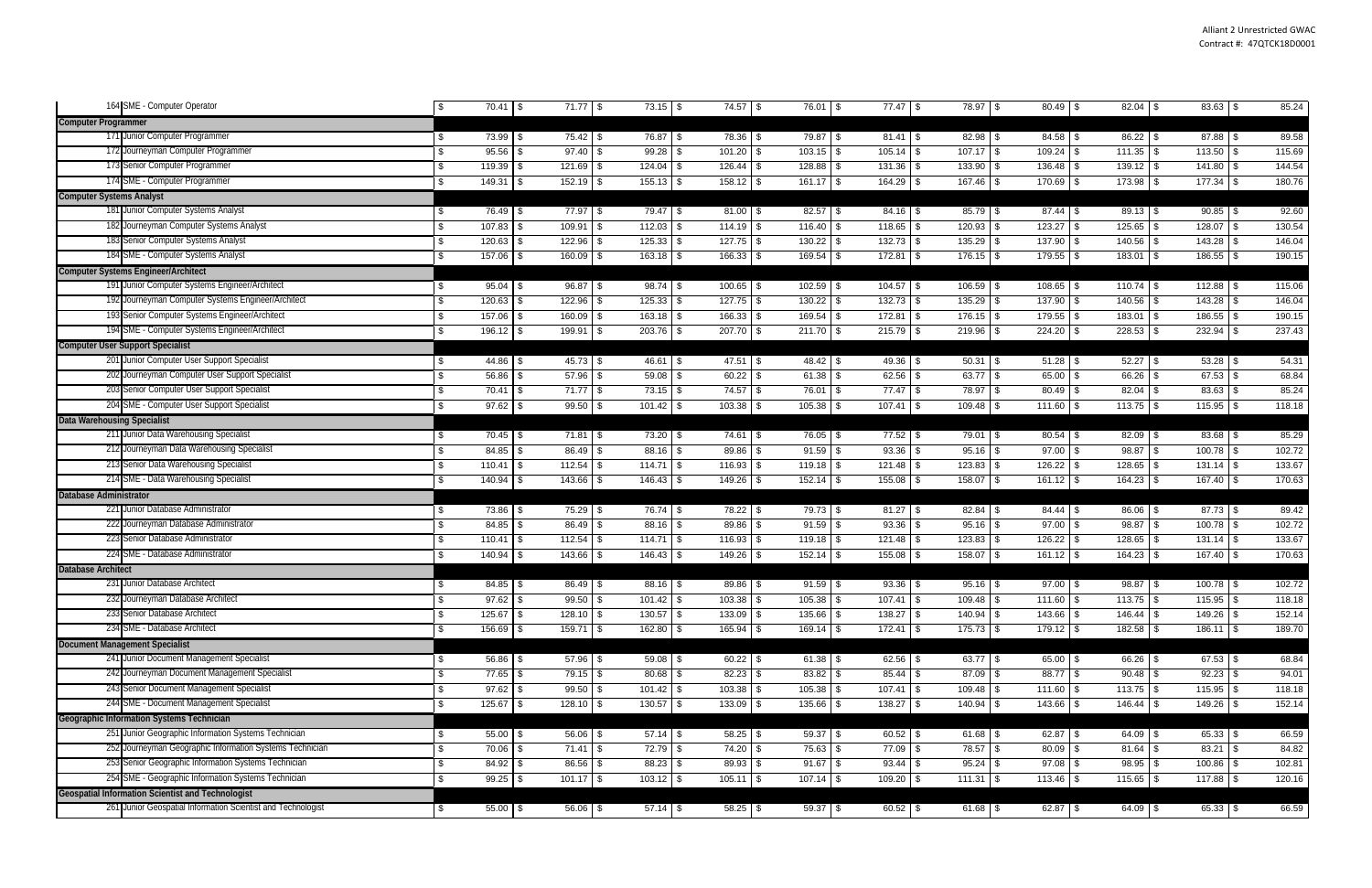| 262 Journeyman Geospatial Information Scientist and Technologist | \$<br>$71.52$ \$   | $72.90$ \$    | $74.31$ \$    | $75.74$ \\$   | $77.20$ \$    | 78.69 \$     | $80.21$ \$     |                 | $83.34$ \$    | $84.95$ \$    | 86.59          |
|------------------------------------------------------------------|--------------------|---------------|---------------|---------------|---------------|--------------|----------------|-----------------|---------------|---------------|----------------|
| 263 Senior Geospatial Information Scientist and Technologist     | $99.25$ \$<br>\$.  | $101.17$ \\$  | $103.12$ \$   | $105.11$ \$   | $107.14$ \$   | $109.20$ \$  | $111.31$ \$    | 113.46<br>\$    | $115.65$ \$   |               | 120.16         |
| 264 SME - Geospatial Information Scientist and Technologist      | 121.66 \$          | $124.01$ \\$  | 126.40 \$     | $128.84$ \\$  | $131.33$ \$   | $133.86$ \$  | $136.45$ \ \$  | 139.08<br>\$    | $141.76$ \$   | $144.50$ \\$  | 147.29         |
| <b>Information Security Analyst</b>                              |                    |               |               |               |               |              |                |                 |               |               |                |
| 271 Junior Information Security Analyst                          | 88.98 \$<br>\$.    | $90.70$ \$    | $92.45$ \$    | $94.23$ \$    | $96.05$ \$    | $97.90$ \$   | $99.79$ \$     | $101.72$ \$     | 103.68 \$     | $105.68$ \ \$ | 107.72         |
| 272 Journeyman Information Security Analyst                      | \$<br>118.09 \$    | $120.37$ \$   | $122.69$ \ \$ | $125.06$ \$   | $127.47$ \ \$ | $129.93$ \$  | $132.44$ \ \$  | 135.00<br>\$    | $137.60$ \$   | $140.26$ \ \$ | 142.97         |
| 273 Senior Information Security Analyst                          | 144.46 \$<br>\$.   |               | $150.09$ \$   | $152.99$ \ \$ | $155.94$ \\$  | $158.95$ \$  | $162.02$ \$    | $165.14$ \$     | 168.33 \$     |               | 174.89         |
| 274 SME - Information Security Analyst                           | 174.37<br>\$.      | $177.74$ \\$  | $181.17$ \ \$ | 184.66 \$     | $188.23$ \$   | $191.86$ \$  | 195.56 \$      | 199.34<br>- \$  | $203.18$ \$   | $207.10$ \\$  | 211.10         |
| Information Technology Project Manager                           |                    |               |               |               |               |              |                |                 |               |               |                |
| 281 Junior Information Technology Project Manager                | $92.52$ \$<br>\$.  | $94.31$ \$    | $96.13$ \$    | $97.98$ \$    | $99.87$ \$    | $101.80$ \$  | $103.76$ \ \$  |                 | $107.81$ \$   | $109.89$ \$   | 112.01         |
| 282 Journeyman Information Technology Project Manager            | 118.37<br>\$.      | $120.65$ \ \$ | $122.98$ \$   | $125.36$ \$   | $127.78$ \\$  | $130.24$ \$  | $132.76$ \ \$  | 135.32<br>\$    | 137.93        | $140.59$ \$   | 143.31         |
| 283 Senior Information Technology Project Manager                | 151.43<br>\$.      | $154.35$ \$   | $157.33$ \$   |               | $163.46$ \$   | $166.62$ \$  | $169.83$ \$    | $173.11$ \ \$   | $176.45$ \$   | 179.86        | 183.33<br>l \$ |
| 284 SME - Information Technology Project Manager                 | 184.03 \$<br>\$    | 187.58 \$     | 191.20 \$     | $194.89$ \$   | $198.65$ \$   | $202.49$ \\$ | $206.40$ \ \$  | $210.38$ \$     | $214.44$ \$   |               | 222.80         |
| <b>Management Analyst</b>                                        |                    |               |               |               |               |              |                |                 |               |               |                |
| 291 Junior Management Analyst                                    | $92.52$ \$<br>\$   | $94.31$ \$    | $96.13$ \$    | $97.98$ \$    | $99.87$ \$    | $101.80$ \$  | $103.76$ \ \$  |                 | $107.81$ \$   | $109.89$ \$   | 112.01         |
| 292 Journeyman Management Analyst                                | 118.37<br>\$       | $120.65$ \\$  | $122.98$ \$   | $125.36$ \\$  | $127.78$ \\$  | $130.24$ \$  | $132.76$ \$    | $135.32$ \$     | $137.93$ \$   | $140.59$ \$   | 143.31         |
| 293 Senior Management Analyst                                    | $151.43$ \$<br>\$  | $154.35$ \$   | $157.33$ \$   | $160.37$ \$   | $163.46$ \ \$ | 166.62 \$    | 169.83 \$      | $173.11$ \$     | $176.45$ \$   | $179.86$ \$   | 183.33         |
| 294 SME - Management Analyst                                     | $184.03$ \$<br>\$. | $187.58$ \$   | $191.20$ \$   | 194.89 \$     | $198.65$ \$   | $202.49$ \$  | $206.40$ \$    | $210.38$ \$     | $214.44$ \$   | $218.58$ \$   | 222.80         |
| Network and Computer Systems Administrator                       |                    |               |               |               |               |              |                |                 |               |               |                |
| 301 Junior Network and Computer Systems Administrator            | $70.45$ \$         | $71.81$ \\$   | $73.20$ \$    | 74.61 \$      | 76.05 \$      | $77.52$ \$   | 79.01 \$       |                 | $82.09$ \$    |               | 85.29          |
| 302 Journeyman Network and Computer Systems Administrator        | 84.85<br>\$.       | $86.49$ \$    | 88.16 \$      | $89.86$ \$    | $91.59$ \$    | $93.36$ \$   | $95.16$ \$     | 97.00<br>\$     | 98.87         |               | 102.72         |
| 303 Senior Network and Computer Systems Administrator            | \$<br>110.41       | $112.54$ \\$  | $114.71$ \\$  | $116.93$ \$   | $119.18$ \$   |              | $123.83$ \$    | $126.22$ \$     | 128.65 \$     | $131.14$ \\$  | 133.67         |
| 304 SME - Network and Computer Systems Administrator             | 140.94 \$          | $143.66$ \$   | $146.43$ \$   | $149.26$ \$   | $152.14$ \$   | $155.08$ \$  | 158.07 \$      | $161.12$ \$     | $164.23$ \$   | $167.40$ \ \$ | 170.63         |
| <b>Software Developer, Applications</b>                          |                    |               |               |               |               |              |                |                 |               |               |                |
| 311 Junior Software Developer, Applications                      | 84.85 \$<br>\$.    | 86.49 \$      | $88.16$ \ \$  | $89.86$ \$    | $91.59$ \$    | $93.36$ \$   | $95.16$ \$     | $97.00$ \$      | $98.87$ \$    | $100.78$ \$   | 102.72         |
| 312 Journeyman Software Developer, Applications                  | 110.41<br>\$       | $112.54$ \\$  | $114.71$ \\$  | $116.93$ \$   | $119.18$ \ \$ |              |                | $126.22$ \$     | $128.65$ \$   | $131.14$ \\$  | 133.67         |
| 313 Senior Software Developer, Applications                      | $140.94$ \$        | $143.66$ \ \$ | $146.43$ \$   | $149.26$ \$   | $152.14$ \$   | $155.08$ \$  | $158.07$ \$    | $161.12$ \$     | $164.23$ \$   | $167.40$ \\$  | 170.63         |
| 314 SME - Software Developer, Applications                       | $172.48$ \$<br>\$  | $175.81$ \$   | 179.20 \$     | $182.66$ \$   | 186.19 \$     | $189.78$ \$  |                | $197.18$ \$     | $200.98$ \$   | $204.86$ \\$  | 208.81         |
| Software Developer, Systems Software                             |                    |               |               |               |               |              |                |                 |               |               |                |
| 321 Junior Software Developer, Systems Software                  | $95.56$ \$<br>S.   | $97.40$ \$    | $99.28$ \$    | $101.20$ \$   | $103.15$ \\$  | $105.14$ \$  | $107.17$ \\$   | 109.24<br>-\$   | $111.35$ \$   | $113.50$ \ \$ | 115.69         |
| 322 Journeyman Software Developer, Systems Software              | 119.39 \$<br>\$    | $121.69$ \$   | $124.04$ \\$  | $126.44$ \ \$ |               | $131.36$ \$  | $133.90$ \ \$  | 136.48<br>\$    | $139.12$ \$   | 141.80        | 144.54<br>-\$  |
| 323 Senior Software Developer, Systems Software                  | 149.31<br>\$.      | $152.19$ \$   | $155.13$ \$   | $158.12$ \$   | $161.17$ \$   | 164.29 \$    | $167.46$ \ \$  | 170.69 \$       | $173.98$ \$   | $177.34$ \\$  | 180.76         |
| 324 SME - Software Developer, Systems Software                   | 178.40 \$          | $181.84$ \$   | $185.35$ \\$  | 188.93 \$     |               | $196.29$ \$  | $200.08$ \$    | 203.94<br>- \$  | 207.88 \$     | $211.89$ \\$  | 215.98         |
| Software Quality Assurance Engineer and Tester                   |                    |               |               |               |               |              |                |                 |               |               |                |
| 331 Junior Software Quality Assurance Engineer and Tester        | $56.86$ \$<br>\$   | $57.96$ \\$   | $59.08$ \$    | $60.22$ \$    | $61.38$ \$    | $62.56$ \$   | $63.77$ \$     | $65.00$ \$      | 66.26 \$      | $67.53$ \$    | 68.84          |
| 332 Journeyman Software Quality Assurance Engineer and Tester    | $73.99$ \$         | $75.42$ \\$   | 76.87 \$      | 78.36 \$      | 79.87 \$      | $81.41$ \$   |                | $84.58$ \ \ \$  | $86.22$ \$    | $87.88$ \$    | 89.58          |
| 333 Senior Software Quality Assurance Engineer and Tester        | $95.56$ \$<br>\$.  | $97.40$ \$    | $99.28$ \$    | $101.20$ \$   | $103.15$ \$   | $105.14$ \\$ |                | $109.24$ \$     |               | $113.50$ \\$  | 115.69         |
| 334 SME - Software Quality Assurance Engineer and Tester         | $119.39$ \$        | $121.69$ \$   | $124.04$ \\$  |               | 128.88 \$     | $131.36$ \$  | $133.90$ \$    | $136.48$ \ \ \$ | $139.12$ \$   | $141.80$ \\$  | 144.54         |
| <b>Technical Writer</b>                                          |                    |               |               |               |               |              |                |                 |               |               |                |
| 341 Junior Technical Writer                                      | $61.49$ \$<br>\$   | $62.68$ \$    | $63.89$ \$    | $65.12$ \$    | 66.38 \$      | $67.66$ \$   | 68.96 \$       | $70.29$ \$      | $71.65$ \$    | $73.03$ \$    | 74.44          |
| 342 Journeyman Technical Writer                                  | 75.65 \$<br>\$     | $77.11$ \$    | 78.60 \$      | $80.12$ \$    | $81.66$ \$    |              | $84.84$ \ \ \$ | $86.48$ \ \ \$  | $88.15$ \$    | $89.85$ \$    | 91.59          |
| 343 Senior Technical Writer                                      | \$<br>$97.41$ \$   | $99.29$ \$    | $101.21$ \$   | $103.16$ \$   | $105.15$ \$   | $107.18$ \$  | $109.25$ \$    | $111.36$ \$     | $113.51$ \ \$ | $115.70$ \$   | 117.93         |
| 344 SME - Technical Writer                                       | $119.97$ \$<br>\$. | $122.29$ \$   | $124.65$ \ \$ | $127.05$ \$   | $129.50$ \ \$ | $132.00$ \$  | $134.55$ \\$   | $137.15$ \$     | $139.79$ \$   | $142.49$ \ \$ | 145.24         |
| <b>Telecommunications Engineering Specialist</b>                 |                    |               |               |               |               |              |                |                 |               |               |                |
| 351 Junior Telecommunications Engineering Specialist             | $70.45$ \$<br>\$.  | 71.81 \$      | $73.20$ \$    | 74.61   \$    | $76.05$ \$    | $77.52$ \$   | $79.01$ \$     | $80.54$ \$      | $82.09$ \$    |               | 85.29          |
| 352 Journeyman Telecommunications Engineering Specialist         | $97.62$ \$<br>\$   | $99.50$ \$    | $101.42$ \$   |               | $105.38$ \$   | $107.41$ \\$ | $109.48$ \$    | $111.60$ \$     | $113.75$ \$   | $115.95$ \$   | 118.18         |
| 353 Senior Telecommunications Engineering Specialist             | \$<br>110.41       |               | $114.71$ \\$  | $116.93$ \$   | $119.18$ \$   | $121.48$ \$  |                | $126.22$ \$     | $128.65$ \$   |               | 133.67         |
| 354 SME - Telecommunications Engineering Specialist              | 140.94 \$          | $143.66$ \$   | $146.43$ \$   | $149.26$ \$   | $152.14$ \$   | $155.08$ \$  | 158.07 \$      | $161.12$ \$     | 164.23 \$     | $167.40$ \ \$ | 170.63         |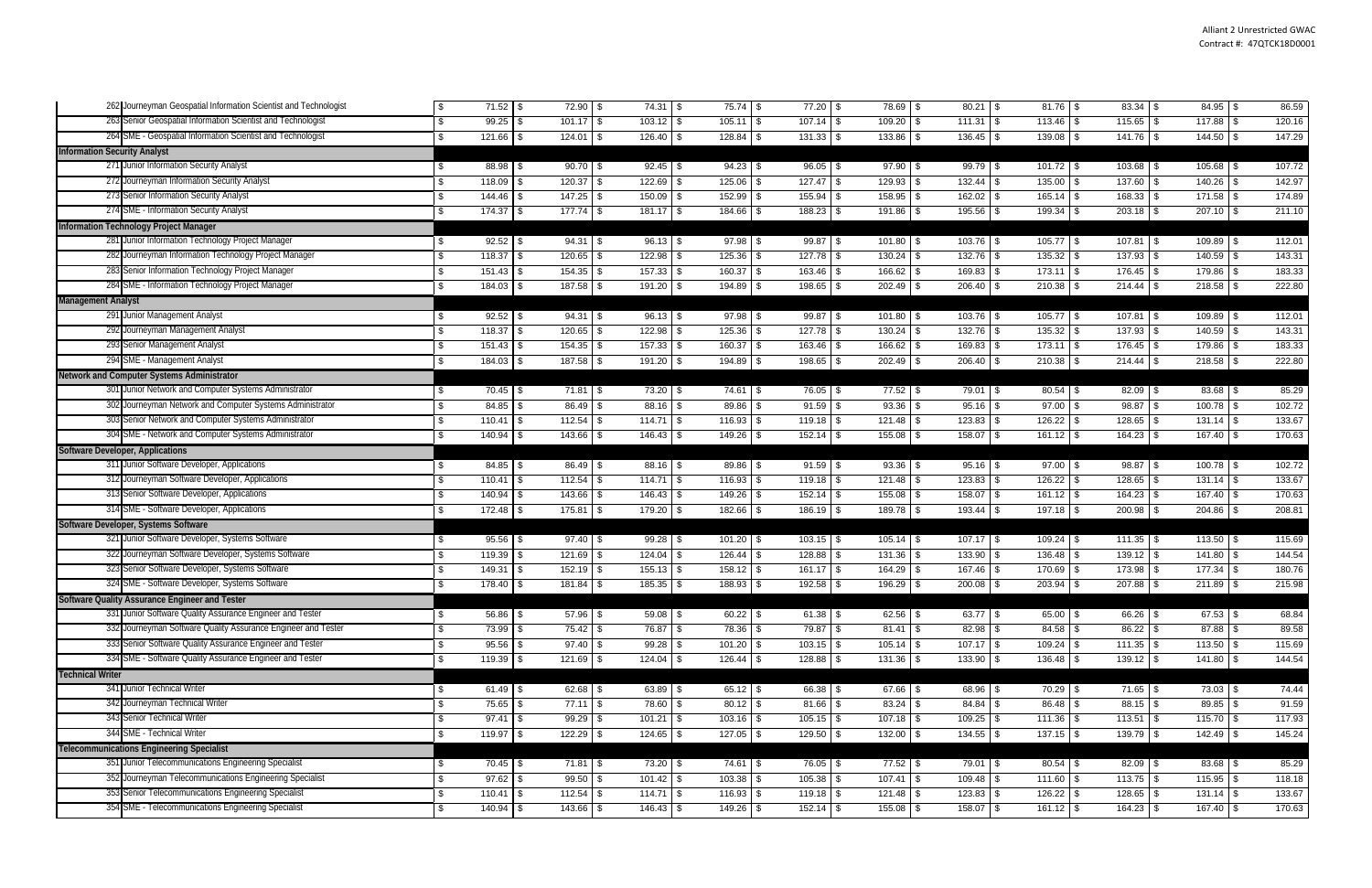|                          | Telecommunications Equipment Installer and Repairer                |             |               |               |                      |               |              |               |               |                       |               |        |
|--------------------------|--------------------------------------------------------------------|-------------|---------------|---------------|----------------------|---------------|--------------|---------------|---------------|-----------------------|---------------|--------|
|                          | 361 Junior Telecommunications Equipment Installer and Repairer     | $44.86$ \\$ | $45.73$ \\$   | $46.61$ \\$   | $47.51$ \$           | $48.42$ \$    | $49.36$ \$   | $50.31$ \ \$  |               | $52.27$ \$            |               | 54.31  |
|                          | 362 Journeyman Telecommunications Equipment Installer and Repairer | $56.86$ \$  | $57.96$ \$    | $59.08$ \ \$  | $60.22$ \$           | $61.38$ \$    | $62.56$ \$   | $63.77$ \$    | 65.00 \$      | $66.26$ \ \$          | $67.53$ \$    | 68.84  |
|                          | 363 Senior Telecommunications Equipment Installer and Repairer     | 70.41       | $71.77$ \\$   | $73.15$ \\$   | $74.57$ \$           | 76.01 \$      | $77.47$ \\$  | 78.97 \$      | $80.49$ \$    | $82.04$ \$            | $83.63$ \$    | 85.24  |
|                          | 364 SME - Telecommunications Equipment Installer and Repairer      | $85.69$ \$  | $87.34$ \\$   | $89.03$ \$    | $90.75$ \$           | $92.50$ \$    |              | $96.10$ \ \$  | $97.96$ \$    | $99.85$ \ \$          |               | 103.74 |
|                          | <b>Training and Development Specialist</b>                         |             |               |               |                      |               |              |               |               |                       |               |        |
|                          | 71 Junior Training and Development Specialist                      | $61.20$ \$  | $62.38$ \$    | $63.59$ \$    | $64.81$ \ \$         | 66.06 \$      | $67.34$ \$   | $68.64$ \$    | $69.96$ \$    | $71.31$ \\$           | 72.69         | 74.09  |
|                          | 372 Journeyman Training and Development Specialist                 | $80.63$ \$  | $82.19$ \ \$  |               | $85.39$ \$           | $87.04$ \\$   | $88.72$ \$   | $90.43$ \$    | $92.17$ \ \$  | $93.95$ \$            | $95.77$ \$    | 97.62  |
|                          | 373 Senior Training and Development Specialist                     | $97.79$ \$  | $99.68$ \$    | $101.60$ \ \$ | $103.56$ \$          | $105.56$ \\$  | 107.60       | 109.67        | 111.79        | $113.95$ \ \$<br>l \$ |               | 118.39 |
|                          | 374 SME - Training and Development Specialist                      |             | $116.64$ \ \$ | $118.89$ \$   |                      | $123.52$ \$   | 125.91       | 128.34        | 130.81        | 133.34 \$             | 135.91        | 138.54 |
| Video Game Designer      |                                                                    |             |               |               |                      |               |              |               |               |                       |               |        |
|                          | 381 Junior Video Game Designer                                     | $61.49$ \$  | $62.68$ \$    | $63.89$ \$    | $65.12$ \$           |               | $67.66$ \ \$ | 68.96 \$      | $70.29$ \$    | $71.65$ \ \$          | 73.03         | 74.44  |
|                          | 382 Journeyman Video Game Designer                                 | 75.65       | $77.11$ \\$   | 78.60 \$      |                      | $81.66$ \ \$  |              | $84.84$ \ \$  |               |                       | 89.85         | 91.59  |
|                          | 383 Senior Video Game Designer                                     | 97.41       | 99.29         | 101.21        | $103.16$ \\$<br>l \$ | $105.15$ \\$  |              | 109.25        | $111.36$ \$   | $113.51$ \$           | 115.70        | 117.93 |
|                          | 384 SME - Video Game Designer                                      | 119.97      | 122.29        | $124.65$ \ \$ | 127.05               | 129.50        | 132.00       | 134.55        | $137.15$ \$   | 139.79 \$             | 142.49        | 145.24 |
| <b>Web Administrator</b> |                                                                    |             |               |               |                      |               |              |               |               |                       |               |        |
|                          | 391 Junior Web Administrator                                       | $68.02$ \$  | $69.33$ \$    | $70.67$ \ \$  | $72.03$ \$           | $73.43$ \\$   | $74.84$ \$   | 76.29         | $77.76$ \$    | $79.26$ \$            | $80.79$ \$    | 82.35  |
|                          | 392 Journeyman Web Administrator                                   | 82.64       | 84.23         | 85.86 \$      | $87.52$ \$           | 89.21         | $90.93$ \$   | 92.68         |               | $96.30$ \$            | $98.15$ \$    | 100.05 |
|                          | 393 Senior Web Administrator                                       | 110.41      | $112.54$ \$   | $114.71$ \ \$ | $116.93$ \$          | $119.18$ \$   |              | 123.83        | $126.22$ \$   | 128.65 \$             |               | 133.67 |
|                          | 94 SME - Web Administrator                                         | 125.67      | $128.10$ \ \$ | $130.57$ \$   | 133.09               | 135.66        | 138.27       | 140.94        | $143.66$ \ \$ | $146.44$ \ \$         | $149.26$ \ \$ | 152.14 |
| <b>Web Developer</b>     |                                                                    |             |               |               |                      |               |              |               |               |                       |               |        |
|                          | 401 Junior Web Developer                                           |             | $71.81$ \\$   | $73.20$ \$    | $74.61$ \ \$         | 76.05 \$      | $77.52$ \$   | 79.01         |               | $82.09$ \$            |               | 85.29  |
|                          | 402 Journeyman Web Developer                                       | $84.85$ \$  | $86.49$ \ \$  | $88.16$ \\$   | $89.86$ \$           | $91.59$ \$    | $93.36$ \$   | $95.16$ \$    | $97.00$ \$    | $98.87$ \$            |               | 102.72 |
|                          | 403 Senior Web Developer                                           | 110.41      | $112.54$ \$   | $114.71$ \ \$ |                      | $119.18$ \ \$ |              | $123.83$ \ \$ | $126.22$ \ \$ | $128.65$ \ \$         |               | 133.67 |
|                          | 404 SME - Web Developer                                            | 140.94      | $143.66$ \ \$ | $146.43$ \ \$ | $149.26$ \$          |               | $155.08$ \$  | 158.07        |               | $164.23$ \$           | $167.40$ \ \$ | 170.63 |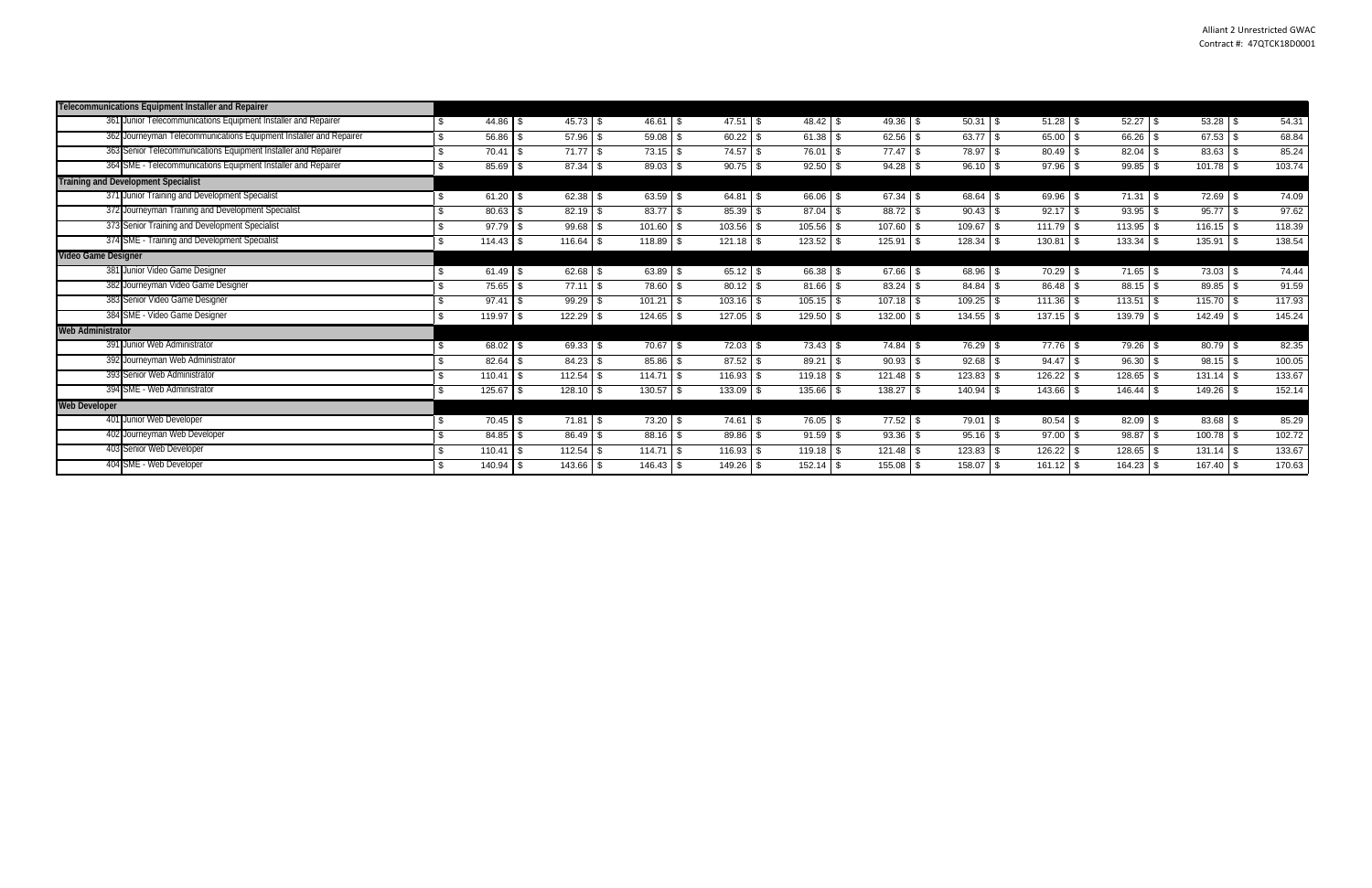|                     |        | Year 12 Loaded Year 13 Loaded Year 14 Loaded Year 15 Loaded |        |                     |        |                     |        |
|---------------------|--------|-------------------------------------------------------------|--------|---------------------|--------|---------------------|--------|
| <b>Hourly Labor</b> |        | <b>Hourly Labor</b>                                         |        | <b>Hourly Labor</b> |        | <b>Hourly Labor</b> |        |
| Rate                |        |                                                             | Rate   | Rate                |        | Rate                |        |
|                     |        |                                                             |        |                     |        |                     |        |
|                     |        |                                                             |        |                     |        |                     |        |
| \$                  | 94.39  | \$                                                          | 96.21  | \$                  | 98.07  | \$                  | 99.96  |
| \$                  | 117.28 | \$                                                          | 119.54 | \$                  | 121.85 | \$                  | 124.20 |
| \$                  | 148.86 | \$                                                          | 151.73 | \$                  | 154.66 | \$                  | 157.65 |
| \$                  | 193.82 | \$                                                          | 197.56 | \$                  | 201.37 | \$                  | 205.26 |
|                     |        |                                                             |        |                     |        |                     |        |
| \$                  | 111.01 | \$                                                          | 113.15 | \$                  | 115.34 | \$                  | 117.56 |
| \$                  | 147.33 | \$                                                          | 150.17 | \$                  | 153.07 | \$                  | 156.03 |
| \$                  | 184.25 | \$                                                          | 187.81 | \$                  | 191.43 | \$                  | 195.13 |
| \$                  | 220.15 | \$                                                          | 224.40 | \$                  | 228.73 | \$                  | 233.14 |
|                     |        |                                                             |        |                     |        |                     |        |
| \$                  | 136.25 | \$                                                          | 138.88 | \$                  | 141.56 | \$                  | 144.29 |
| \$                  | 173.92 | \$                                                          | 177.28 | \$                  | 180.70 | \$                  | 184.19 |
| \$                  | 212.84 | \$                                                          | 216.95 | \$                  | 221.14 | \$                  | 225.41 |
| \$                  | 272.63 | \$                                                          | 277.89 | \$                  | 283.26 | \$                  | 288.72 |
|                     |        |                                                             |        |                     |        |                     |        |
| \$                  | 117.28 | \$                                                          | 119.54 | \$                  | 121.85 | \$                  | 124.20 |
| \$                  | 148.86 | \$                                                          | 151.73 | \$                  | 154.66 | \$                  | 157.65 |
| \$                  | 173.92 | \$                                                          | 177.28 | \$                  | 180.70 | \$                  | 184.19 |
| \$                  | 212.84 | \$                                                          | 216.95 | \$                  | 221.14 | \$                  | 225.41 |
|                     |        |                                                             |        |                     |        |                     |        |
| \$                  | 104.71 | \$                                                          | 106.73 | \$                  | 108.79 | \$                  | 110.89 |
| \$                  | 136.25 | \$                                                          | 138.88 | \$                  | 141.56 | \$                  | 144.29 |
| \$                  | 173.92 | \$                                                          | 177.28 | \$                  | 180.70 | \$                  | 184.19 |
| \$                  | 212.84 | \$                                                          | 216.95 | \$                  | 221.14 | \$                  | 225.41 |
|                     |        |                                                             |        |                     |        |                     |        |
| \$                  | 70.17  | \$                                                          | 71.52  | \$                  | 72.90  | \$                  | 74.31  |
| \$                  | 86.89  | \$                                                          | 88.56  | \$                  | 90.27  | \$                  | 92.02  |
| \$                  | 126.98 | \$                                                          | 129.43 | \$                  | 131.93 | \$                  | 134.48 |
| \$                  | 155.08 | \$                                                          | 158.07 | \$                  | 161.12 | \$                  | 164.23 |
|                     |        |                                                             |        |                     |        |                     |        |
| \$                  | 45.49  | \$                                                          | 46.36  | \$                  | 47.26  | \$                  | 48.17  |
| \$                  | 55.36  | \$                                                          | 56.43  | \$                  | 57.52  | \$                  | 58.63  |
| \$                  | 70.17  | $\overline{\$}$                                             | 71.52  | \$                  | 72.90  | $\overline{\$}$     | 74.31  |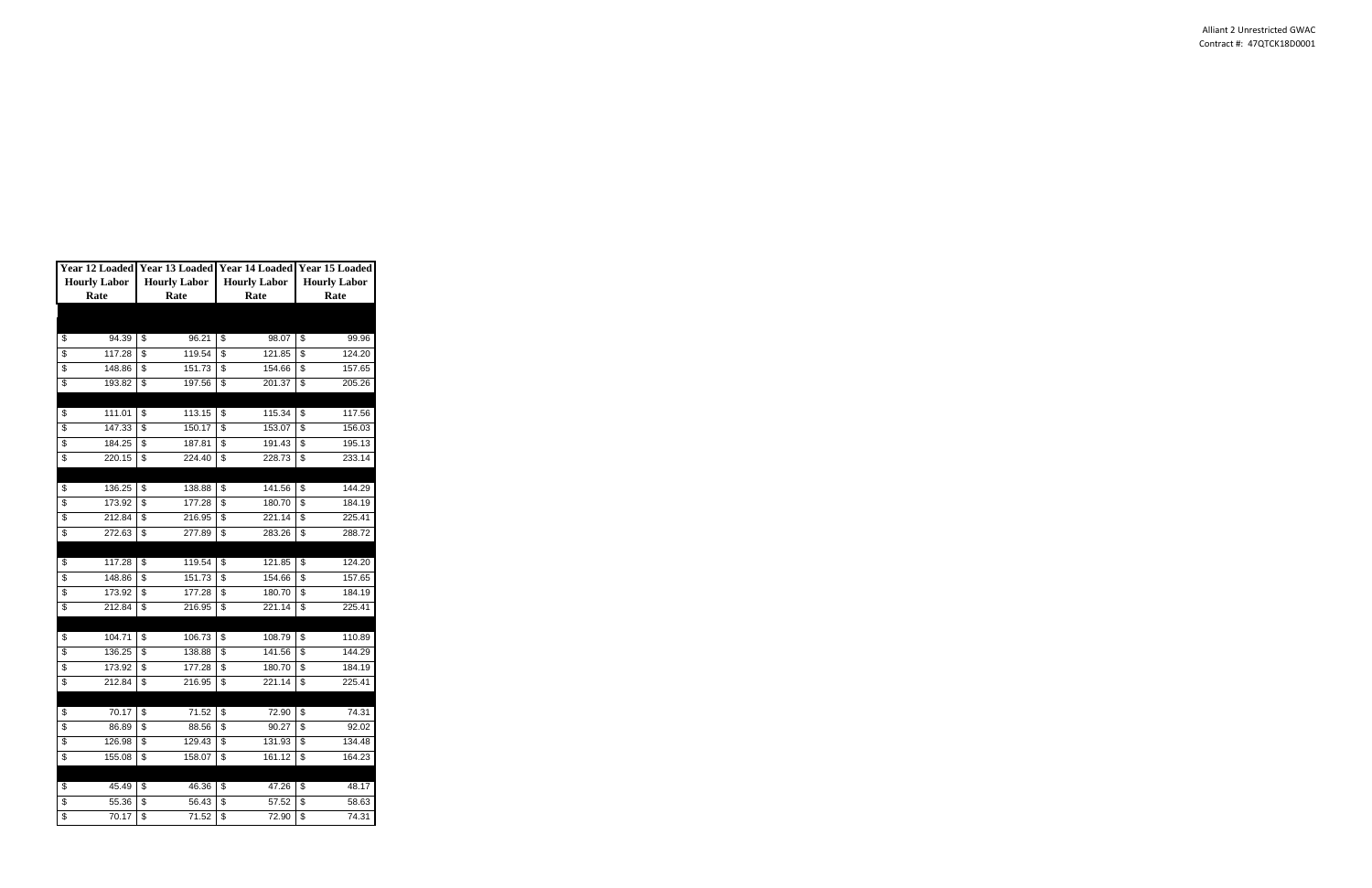| \$<br>86.89  | \$                      | 88.56  | \$<br>90.27  | \$                                 | 92.02  |
|--------------|-------------------------|--------|--------------|------------------------------------|--------|
|              |                         |        |              |                                    |        |
| \$<br>91.31  | \$                      | 93.07  | \$<br>94.86  | \$                                 | 96.69  |
| \$<br>117.92 | \$                      | 120.20 | \$<br>122.52 | \$                                 | 124.88 |
| \$<br>147.33 | \$                      | 150.17 | \$<br>153.07 | \$                                 | 156.03 |
| \$<br>184.25 | \$                      | 187.81 | \$<br>191.43 | \$                                 | 195.13 |
|              |                         |        |              |                                    |        |
| \$<br>94.39  | \$                      | 96.21  | \$<br>98.07  | \$                                 | 99.96  |
| \$<br>133.06 | \$                      | 135.63 | \$<br>138.25 | \$                                 | 140.92 |
| \$<br>148.86 | \$                      | 151.73 | \$<br>154.66 | \$                                 | 157.65 |
| \$<br>193.82 | \$                      | 197.56 | \$<br>201.37 | \$                                 | 205.26 |
|              |                         |        |              |                                    |        |
| \$<br>117.28 | \$                      | 119.54 | \$<br>121.85 | \$                                 | 124.20 |
| \$<br>148.86 | \$                      | 151.73 | \$<br>154.66 | \$                                 | 157.65 |
| \$<br>193.82 | \$                      | 197.56 | \$<br>201.37 | \$                                 | 205.26 |
| \$<br>242.02 | \$                      | 246.69 | \$<br>251.45 | \$                                 | 256.30 |
|              |                         |        |              |                                    |        |
| \$<br>55.36  | \$                      | 56.43  | \$<br>57.52  | \$                                 | 58.63  |
| \$<br>70.17  | \$                      | 71.52  | \$<br>72.90  | \$                                 | 74.31  |
| \$<br>86.89  | \$                      | 88.56  | \$<br>90.27  | $\overline{\boldsymbol{\epsilon}}$ | 92.02  |
| \$<br>120.47 | $\overline{\$}$         | 122.79 | \$<br>125.16 | \$                                 | 127.58 |
|              |                         |        |              |                                    |        |
| \$<br>86.94  | \$                      | 88.61  | \$<br>90.32  | \$                                 | 92.07  |
| \$<br>104.71 | \$                      | 106.73 | \$<br>108.79 | \$                                 | 110.89 |
| \$<br>136.25 | $\overline{\mathbf{e}}$ | 138.88 | \$<br>141.56 | \$                                 | 144.29 |
| \$<br>173.92 | \$                      | 177.28 | \$<br>180.70 | \$                                 | 184.19 |
|              |                         |        |              |                                    |        |
| \$<br>91.14  | \$                      | 92.90  | \$<br>94.70  | \$                                 | 96.52  |
| \$<br>104.71 | \$                      | 106.73 | \$<br>108.79 | \$                                 | 110.89 |
| \$<br>136.25 | \$                      | 138.88 | \$<br>141.56 | \$                                 | 144.29 |
| \$<br>173.92 | \$                      | 177.28 | \$<br>180.70 | \$                                 | 184.19 |
|              |                         |        |              |                                    |        |
| \$<br>104.71 | \$                      | 106.73 | \$<br>108.79 | \$                                 | 110.89 |
| \$<br>120.47 | $\overline{\mathbf{e}}$ | 122.79 | \$<br>125.16 | $\overline{\boldsymbol{\theta}}$   | 127.58 |
| \$<br>155.08 | \$                      | 158.07 | \$<br>161.12 | \$                                 | 164.23 |
| \$<br>193.36 | \$                      | 197.09 | \$<br>200.89 | \$                                 | 204.77 |
|              |                         |        |              |                                    |        |
| \$<br>70.17  | \$                      | 71.52  | \$<br>72.90  | \$                                 | 74.31  |
| \$<br>95.82  | \$                      | 97.67  | \$<br>99.56  | \$                                 | 101.48 |
| \$<br>120.47 | \$                      | 122.79 | \$<br>125.16 | \$                                 | 127.58 |
| \$<br>155.08 | \$                      | 158.07 | \$<br>161.12 | \$                                 | 164.23 |
|              |                         |        |              |                                    |        |
| \$<br>67.87  | \$                      | 69.18  | \$<br>70.52  | \$                                 | 71.88  |
| \$<br>86.46  | \$                      | 88.12  | \$<br>89.82  | \$                                 | 91.56  |
| \$<br>104.79 | \$                      | 106.82 | \$<br>108.88 | \$                                 | 110.98 |
| \$<br>122.48 | \$                      | 124.84 | \$<br>127.25 | \$                                 | 129.71 |
|              |                         |        |              |                                    |        |
| \$<br>67.87  | \$                      | 69.18  | \$<br>70.52  | \$                                 | 71.88  |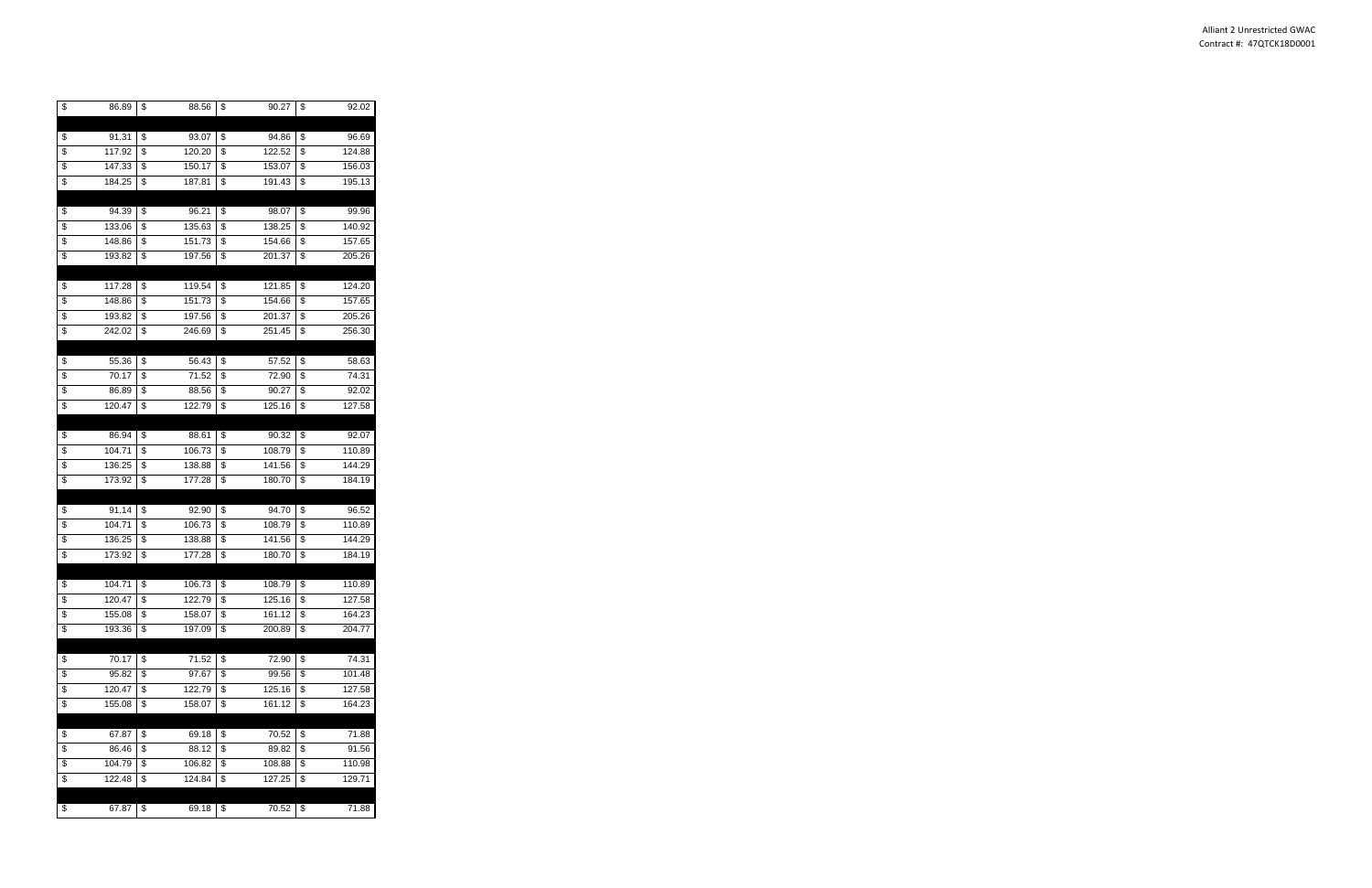| \$<br>88.26  | \$                       | 89.96  | \$<br>91.70  | \$<br>93.47  |
|--------------|--------------------------|--------|--------------|--------------|
| \$<br>122.48 | \$                       | 124.84 | \$<br>127.25 | \$<br>129.71 |
| \$<br>150.13 | \$                       | 153.03 | \$<br>155.98 | \$<br>158.99 |
|              |                          |        |              |              |
| \$<br>109.80 | \$                       | 111.92 | \$<br>114.08 | \$<br>116.28 |
| \$<br>145.73 | \$                       | 148.54 | \$<br>151.40 | \$<br>154.33 |
| \$<br>178.27 | \$                       | 181.71 | \$<br>185.21 | \$<br>188.79 |
| \$<br>215.18 | \$                       | 219.33 | \$<br>223.56 | \$<br>227.88 |
|              |                          |        |              |              |
| \$<br>114.17 | \$                       | 116.38 | \$<br>118.62 | \$<br>120.91 |
| \$<br>146.07 | \$                       | 148.89 | \$<br>151.76 | \$<br>154.69 |
| \$<br>186.87 | \$                       | 190.47 | \$<br>194.15 | \$<br>197.90 |
| \$<br>227.10 | \$                       | 231.48 | \$<br>235.95 | \$<br>240.50 |
|              |                          |        |              |              |
| \$<br>114.17 | \$                       | 116.38 | \$<br>118.62 | \$<br>120.91 |
| \$<br>146.07 | \$                       | 148.89 | \$<br>151.76 | \$<br>154.69 |
| \$<br>186.87 | \$                       | 190.47 | \$<br>194.15 | \$<br>197.90 |
| \$<br>227.10 | \$                       | 231.48 | \$<br>235.95 | \$<br>240.50 |
|              |                          |        |              |              |
| \$<br>86.94  | \$                       | 88.61  | \$<br>90.32  | \$<br>92.07  |
| \$<br>104.71 | \$                       | 106.73 | \$<br>108.79 | \$<br>110.89 |
| \$<br>136.25 | \$                       | 138.88 | \$<br>141.56 | \$<br>144.29 |
| \$<br>173.92 | $\overline{\mathcal{E}}$ | 177.28 | \$<br>180.70 | \$<br>184.19 |
|              |                          |        |              |              |
| \$<br>104.71 | \$                       | 106.73 | \$<br>108.79 | \$<br>110.89 |
| \$<br>136.25 | \$                       | 138.88 | \$<br>141.56 | \$<br>144.29 |
| \$<br>173.92 | $\overline{\$}$          | 177.28 | \$<br>180.70 | \$<br>184.19 |
| \$<br>212.84 | $\overline{\mathcal{E}}$ | 216.95 | \$<br>221.14 | \$<br>225.41 |
|              |                          |        |              |              |
| \$<br>117.92 | \$                       | 120.20 | \$<br>122.52 | \$<br>124.88 |
| \$<br>147.33 | \$                       | 150.17 | \$<br>153.07 | \$<br>156.03 |
| \$<br>184.25 | $\overline{\mathcal{E}}$ | 187.81 | \$<br>191.43 | \$<br>195.13 |
| \$<br>220.15 | \$                       | 224.40 | \$<br>228.73 | \$<br>233.14 |
|              |                          |        |              |              |
| \$<br>70.17  | \$                       | 71.52  | \$<br>72.90  | \$<br>74.31  |
| \$<br>91.31  | \$                       | 93.07  | \$<br>94.86  | \$<br>96.69  |
| \$<br>117.92 | $\overline{\mathcal{E}}$ | 120.20 | \$<br>122.52 | \$<br>124.88 |
| \$<br>147.33 | \$                       | 150.17 | \$<br>153.07 | \$<br>156.03 |
|              |                          |        |              |              |
| \$<br>75.88  | \$                       | 77.34  | \$<br>78.84  | \$<br>80.36  |
| \$<br>93.35  | \$                       | 95.16  | \$<br>96.99  | \$<br>98.86  |
| \$<br>120.21 | \$                       | 122.53 | \$<br>124.89 | \$<br>127.30 |
| \$<br>148.05 | \$                       | 150.90 | \$<br>153.82 | \$<br>156.78 |
|              |                          |        |              |              |
| \$<br>86.94  | \$                       | 88.61  | \$<br>90.32  | \$<br>92.07  |
| \$<br>120.47 | \$                       | 122.79 | \$<br>125.16 | \$<br>127.58 |
| \$<br>136.25 | \$                       | 138.88 | \$<br>141.56 | \$<br>144.29 |
| \$<br>173.92 | \$                       | 177.28 | \$<br>180.70 | \$<br>184.19 |